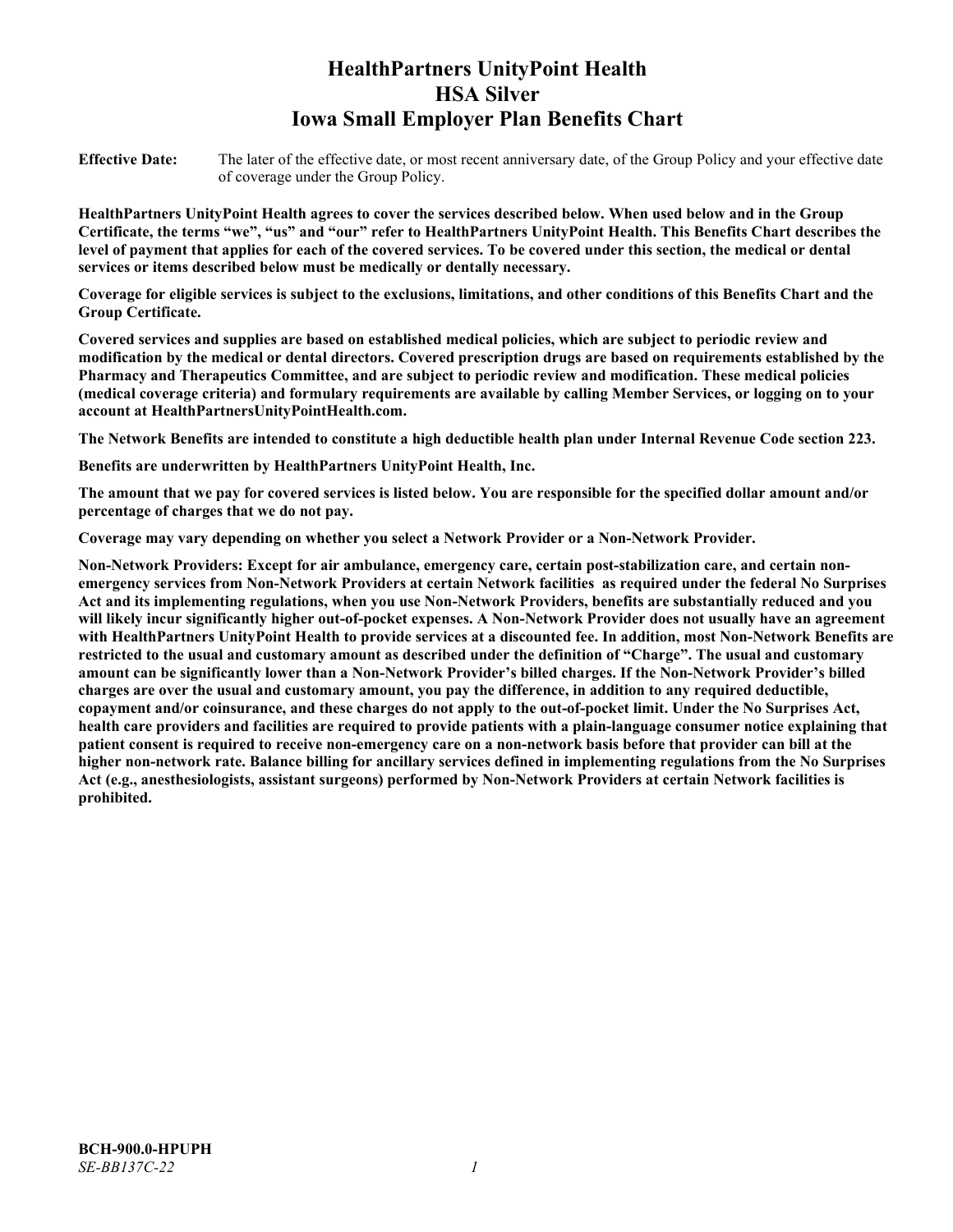# **These definitions apply to this Benefits Chart. They also apply to the Group Certificate.**

| <b>Biosimilar drug:</b> | A prescription drug, approved by the Food and Drug Administration (FDA), that the FDA has<br>determined is biosimilar to and interchangeable with a biological brand name drug. Biosimilar<br>drugs are not considered generic drugs and are not covered under the generic drug benefit.                                                                                                                                                                                                                                                                                                                                           |
|-------------------------|------------------------------------------------------------------------------------------------------------------------------------------------------------------------------------------------------------------------------------------------------------------------------------------------------------------------------------------------------------------------------------------------------------------------------------------------------------------------------------------------------------------------------------------------------------------------------------------------------------------------------------|
| <b>Brand name drug:</b> | A prescription drug, approved by the Food and Drug Administration (FDA), that is<br>manufactured, sold, or licensed for sale under a trademark by the pharmaceutical company that<br>originally researched and developed the drug. Brand name drugs have the same active-ingredient<br>formula as the generic version of the drug. However, generic drugs are manufactured and sold by<br>other drug manufacturers and are generally not available until after the patent on the brand name<br>drug has expired. A few brand name drugs may be covered at the generic drug benefit level if<br>this is indicated on the formulary. |
| Calendar year:          | This is the 12-month period beginning 12:01 A.M. central time, on January 1, and ending 12:00<br>A.M. central time of the next following December 31.                                                                                                                                                                                                                                                                                                                                                                                                                                                                              |
| Charge:                 | For covered services delivered by participating Network Providers, is the provider's discounted<br>charge for a given medical/surgical service, procedure or item.                                                                                                                                                                                                                                                                                                                                                                                                                                                                 |
|                         | For covered services delivered by Non-Network providers, a contracted rate may apply if such<br>arrangement is available to HealthPartners UnityPoint Health.                                                                                                                                                                                                                                                                                                                                                                                                                                                                      |
|                         | For the Usual and Customary Charge for covered services delivered by Non-Network Providers,<br>our payment is calculated using one of the following options to be determined at the discretion of<br>HealthPartners UnityPoint Health: 1) a percentage of the Medicare fee schedule; 2) a comparable<br>schedule if the service is not on the Medicare fee schedule; or 3) a commercially reasonable rate<br>for such service.                                                                                                                                                                                                     |
|                         | The usual and customary charge is the maximum amount allowed that we consider in the<br>calculation of the payment of charges incurred for certain covered services. You must pay for<br>any charges above the usual and customary charge, and they do not apply to the out-of-pocket<br>limit.                                                                                                                                                                                                                                                                                                                                    |
|                         | A charge is incurred for covered ambulatory medical and surgical services, on the date the<br>service or item is provided. A charge is incurred for covered inpatient services, on the date of<br>admission to a hospital. To be covered, a charge must be incurred on or after your effective date<br>and on or before the termination date.                                                                                                                                                                                                                                                                                      |
| Copayment/coinsurance:  | The specified dollar amount, or percentage, of charges incurred for covered services, which we<br>do not pay, but which you must pay, each time you receive certain medical services, procedures<br>or items. Our payment for those covered services or items begins after the copayment or<br>coinsurance is satisfied. Covered services or items requiring a copayment or coinsurance are<br>specified in this Benefits Chart.                                                                                                                                                                                                   |
|                         | For services provided by a Network Provider:                                                                                                                                                                                                                                                                                                                                                                                                                                                                                                                                                                                       |
|                         | An amount which is listed as a flat dollar copayment is applied to a Network Provider's<br>discounted charges for a given service. However, if the Network Provider's discounted charge<br>for a service or item is less than the flat dollar copayment, you will pay the Network Provider's<br>discounted charge. An amount which is listed as a percentage of charges or coinsurance is based<br>on the Network Provider's discounted charges, calculated at the time the claim is processed,<br>which may include an agreed upon fee schedule rate for case rate or withhold arrangements.                                      |
|                         | For services provided by a Non-Network Provider:                                                                                                                                                                                                                                                                                                                                                                                                                                                                                                                                                                                   |
|                         | Any copayment or coinsurance is applied to the lesser of the provider's charges or the usual and<br>customary charge for a service.                                                                                                                                                                                                                                                                                                                                                                                                                                                                                                |
|                         | A copayment or coinsurance is due at the time a service is provided, or when billed by the<br>provider.                                                                                                                                                                                                                                                                                                                                                                                                                                                                                                                            |
|                         |                                                                                                                                                                                                                                                                                                                                                                                                                                                                                                                                                                                                                                    |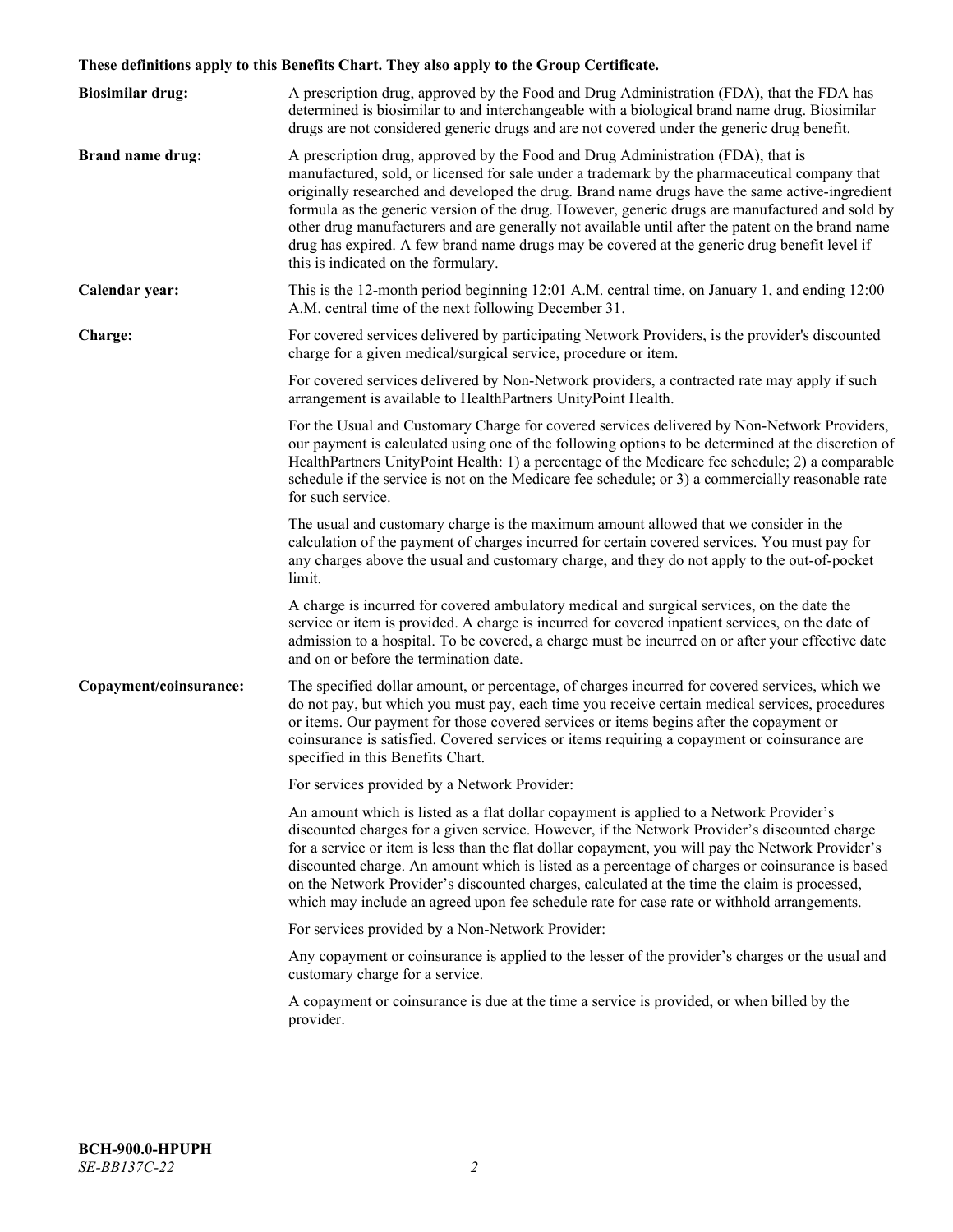| Deductible:               | The specified dollar amount of charges incurred for covered services, which we do not pay, but<br>an enrollee or a family has to pay first in a calendar year. Our payment for those services or items<br>begins after the deductible is satisfied. For Network Providers, the amount of the charges that<br>apply to the deductible are based on the Network Provider's discounted charges, calculated at the<br>time the claim is processed, which may include an agreed upon fee schedule rate for case rate or<br>withhold arrangements. For Non-Network Providers, the amount of charges that apply to the<br>deductible are the lesser of the provider's charges or the usual and customary charge for a<br>service. |
|---------------------------|----------------------------------------------------------------------------------------------------------------------------------------------------------------------------------------------------------------------------------------------------------------------------------------------------------------------------------------------------------------------------------------------------------------------------------------------------------------------------------------------------------------------------------------------------------------------------------------------------------------------------------------------------------------------------------------------------------------------------|
|                           | Any amounts paid or reimbursed by a third party, including but not limited to: point of service<br>rebates, manufacturer coupons, manufacturer debit cards or other forms of direct reimbursement<br>to an insured for a product or service, will not apply toward your deductible, to the extent<br>permitted under state and federal law.                                                                                                                                                                                                                                                                                                                                                                                |
|                           | Your plan has an embedded deductible. This means once an insured meets the individual<br>deductible, the plan begins paying benefits for that person. If two or more members of the family<br>meet the family deductible, the plan begins paying benefits for all members of the family,<br>regardless of whether each insured has met the individual deductible. However, an insured may<br>not contribute more than the individual deductible toward the family deductible.                                                                                                                                                                                                                                              |
|                           | All services are subject to the deductible, unless otherwise indicated below in this Benefits Chart.                                                                                                                                                                                                                                                                                                                                                                                                                                                                                                                                                                                                                       |
| Formulary:                | This is a current list, which may be revised from time to time, of prescription drugs, medications,<br>equipment and supplies covered by us as indicated in this Benefits Chart which are covered at the<br>highest benefit level. Some drugs on the formulary may require prior authorization to be covered<br>as formulary drugs. The formulary, and information on drugs that require prior authorization, are<br>available by calling Member Services, or logging on to your account at<br>HealthPartnersUnityPointHealth.com.                                                                                                                                                                                         |
| Generic drug:             | A prescription drug, approved by the Food and Drug Administration (FDA) that the FDA has<br>determined is comparable to a brand name drug product in dosage form, strength, route of<br>administration, quality, intended use and documented bioequivalence. Generally, generic drugs<br>cost less than brand name drugs. Some brand name drugs may be covered at the generic drug<br>benefit level if this is indicated on the formulary.                                                                                                                                                                                                                                                                                 |
| Lifetime maximum benefit: | The specified coverage limit actually paid by us for services and/or charges incurred by you for a<br>given procedure or diagnosis. Payment of benefits under this Benefits Chart ceases when that<br>lifetime maximum benefit is reached. You have to pay for any subsequent charges. Essential<br>health benefits are not subject to any lifetime maximums.                                                                                                                                                                                                                                                                                                                                                              |
| Non-formulary drug:       | This is a prescription drug, approved by the Food and Drug Administration (FDA), that is not on<br>the formulary, is medically necessary and is not investigative or otherwise excluded under the<br>Certificate.                                                                                                                                                                                                                                                                                                                                                                                                                                                                                                          |
| Out-of-pocket expenses:   | You pay the specified copayments/coinsurance and deductibles applicable for particular services,<br>subject to the out-of-pocket limits described below. These amounts are in addition to the monthly<br>premium payments.                                                                                                                                                                                                                                                                                                                                                                                                                                                                                                 |
| Out-of-pocket limit:      | You pay the copayments/coinsurance and deductibles for covered services, to the individual or<br>family out-of-pocket limits. Thereafter we cover 100% of charges incurred for all other covered<br>services, for the rest of the calendar year. You pay amounts greater than the out-of-pocket limits<br>if you exceed any lifetime maximum benefit or any visit or day limits. Essential health benefits<br>are not subject to any lifetime maximums.                                                                                                                                                                                                                                                                    |
|                           | Non-Network Benefits above the usual and customary charge (see definition of charge above) do<br>not apply to the out-of-pocket limit.                                                                                                                                                                                                                                                                                                                                                                                                                                                                                                                                                                                     |
|                           | Non-Network Benefits for transplant surgery do not apply to the out-of-pocket limit.                                                                                                                                                                                                                                                                                                                                                                                                                                                                                                                                                                                                                                       |
|                           | Any amounts paid or reimbursed by a third party, including but not limited to: point of service<br>rebates, manufacturer coupons, manufacturer debit cards or other forms of direct reimbursement<br>to an insured for a product or service, will not apply as an out-of-pocket expense, to the extent<br>permitted under state and federal law.                                                                                                                                                                                                                                                                                                                                                                           |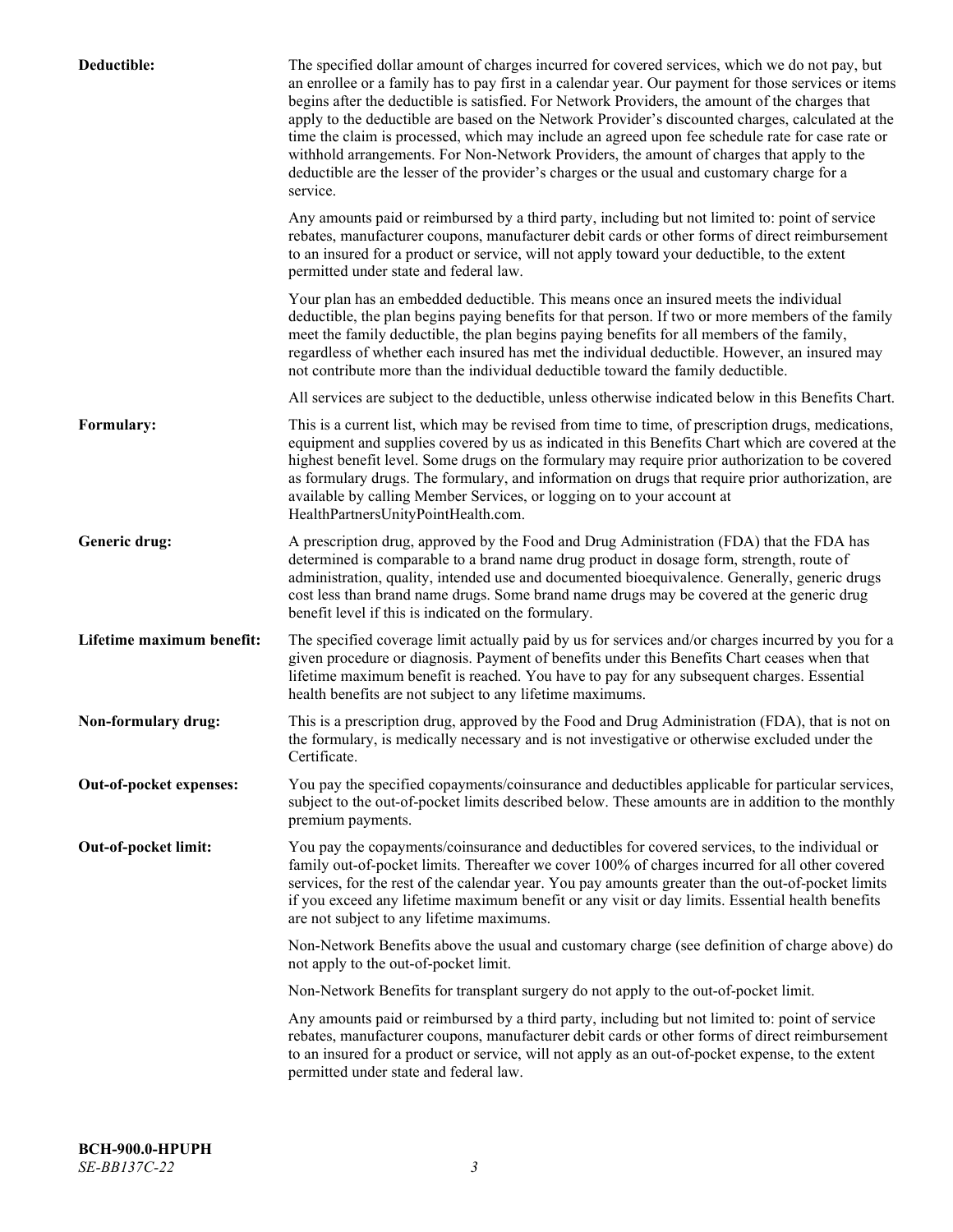|                              | You are responsible to keep track of the out-of-pocket expenses. Contact our Member Services<br>department for assistance in determining the amount paid by the enrollee for specific eligible<br>services received. Claims for reimbursement under the out-of-pocket limit provisions are subject<br>to the same time limits and provisions described under the "Claims Provisions" section of the<br>Certificate.                                                                                                                |
|------------------------------|------------------------------------------------------------------------------------------------------------------------------------------------------------------------------------------------------------------------------------------------------------------------------------------------------------------------------------------------------------------------------------------------------------------------------------------------------------------------------------------------------------------------------------|
| <b>Preventive drug list:</b> | This is a current list, which may be revised from time to time, of certain formulary preventive<br>prescription drugs and certain diabetic supplies, covered under the Plan as indicated in this<br>Benefits Chart. The Preventive Drug List is available by logging on to your account at<br>HealthPartnersUnityPointHealth.com or by calling Member Services.                                                                                                                                                                    |
| <b>Specialty drug list:</b>  | This is a current list, which may be revised from time to time, of prescription drugs, medications,<br>equipment and supplies, which are typically bio-pharmaceuticals. The purpose of a specialty<br>drug list is to facilitate enhanced monitoring of complex therapies used to treat specific<br>conditions. Specialty drugs are covered by us as indicated in this Benefits Chart. The specialty<br>drug list is available by calling Member Services, or logging on to your account at<br>HealthPartnersUnityPointHealth.com. |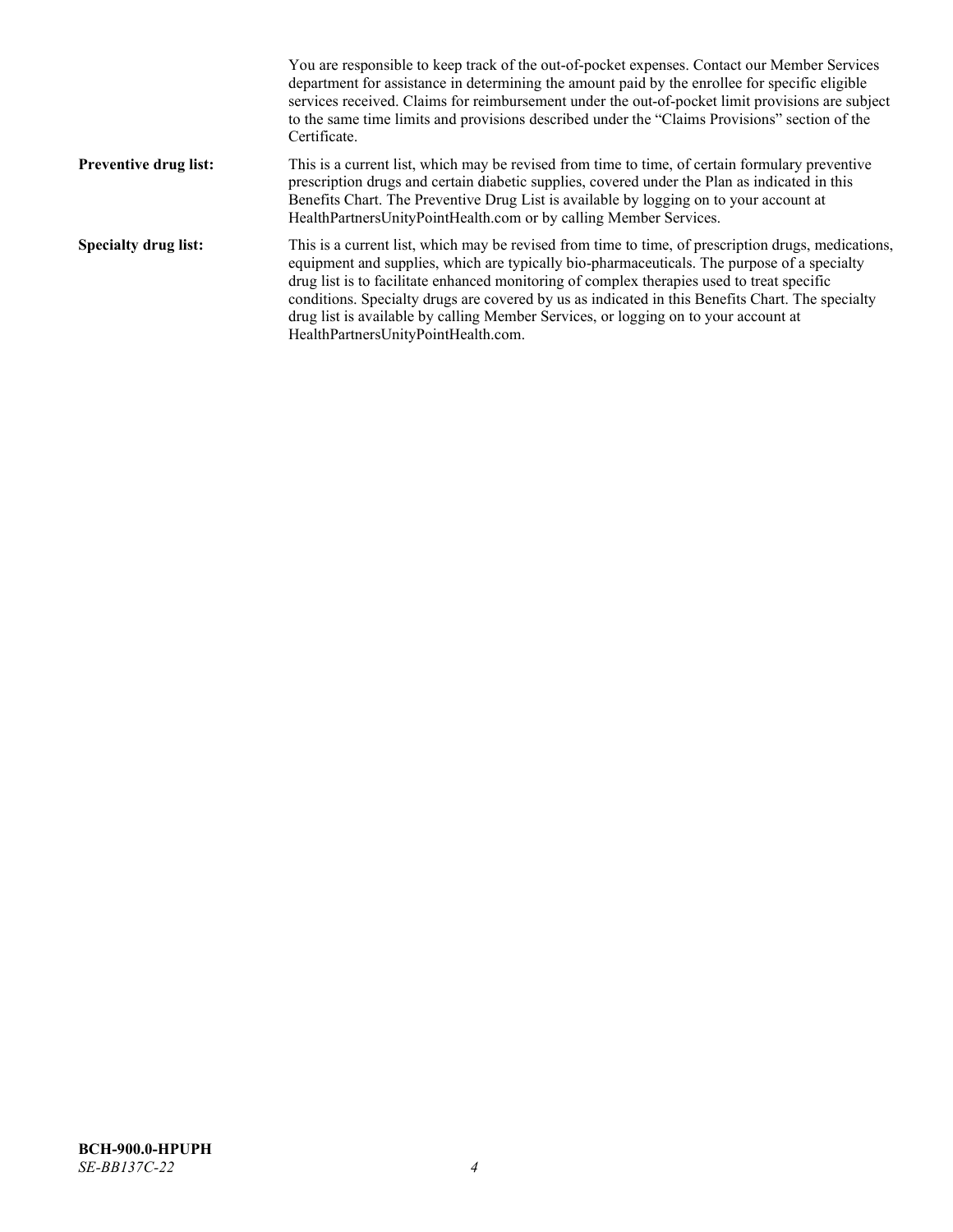# **DEDUCTIBLES, OUT-OF-POCKET LIMITS AND LIFETIME MAXIMUMS**

#### **Individual calendar year deductible**

| <b>Network Benefits</b> | <b>Non-Network Benefits</b> |
|-------------------------|-----------------------------|
| \$5,500                 | \$10,000                    |

#### **Family calendar year deductible**

| <b>Network Benefits</b> | <b>Non-Network Benefits</b> |
|-------------------------|-----------------------------|
| \$11,000                | \$20,000                    |

Separate deductibles must be satisfied under the Network Benefits and Non-Network Benefits.

Your plan has an embedded deductible. This means once an insured meets the individual deductible, the plan begins paying benefits for that person. If two or more members of the family meet the family deductible, the plan begins paying benefits for all members of the family, regardless of whether each insured has met the individual deductible. However, an insured may not contribute more than the individual deductible toward the family deductible.

Any amounts paid or reimbursed by a third party, including but not limited to: point of service rebates, manufacturer coupons, manufacturer debit cards or other forms of direct reimbursement to an insured for a product or service, will not apply toward your deductible, to the extent permitted under state and federal law.

#### **Individual calendar year out-of-pocket limit**

| <b>Network Benefits</b> | <b>Non-Network Benefits</b> |
|-------------------------|-----------------------------|
| \$7,000                 | \$30,000                    |

#### **Family calendar year out-of-pocket limit**

| <b>Network Benefits</b> | <b>Non-Network Benefits</b> |
|-------------------------|-----------------------------|
| \$14,000                | \$60,000                    |

Separate out-of-pocket limits must be satisfied under the Network Benefits and Non-Network Benefits.

Non-Network Benefits above the usual and customary charge will not apply toward the individual or family out-of-pocket limit.

Non-Network Benefits for transplant surgery do not apply to the out-of-pocket limit.

Any amounts paid or reimbursed by a third party, including but not limited to: point of service rebates, manufacturer coupons, manufacturer debit cards or other forms of direct reimbursement to an insured for a product or service, will not apply as an out-ofpocket expense, to the extent permitted under state and federal law.

#### **Lifetime maximum benefit for bariatric surgery**

| <b>Network Benefits</b> | <b>Non-Network Benefits</b> |
|-------------------------|-----------------------------|
| <sup>I</sup> Inlimited. | \$5,000                     |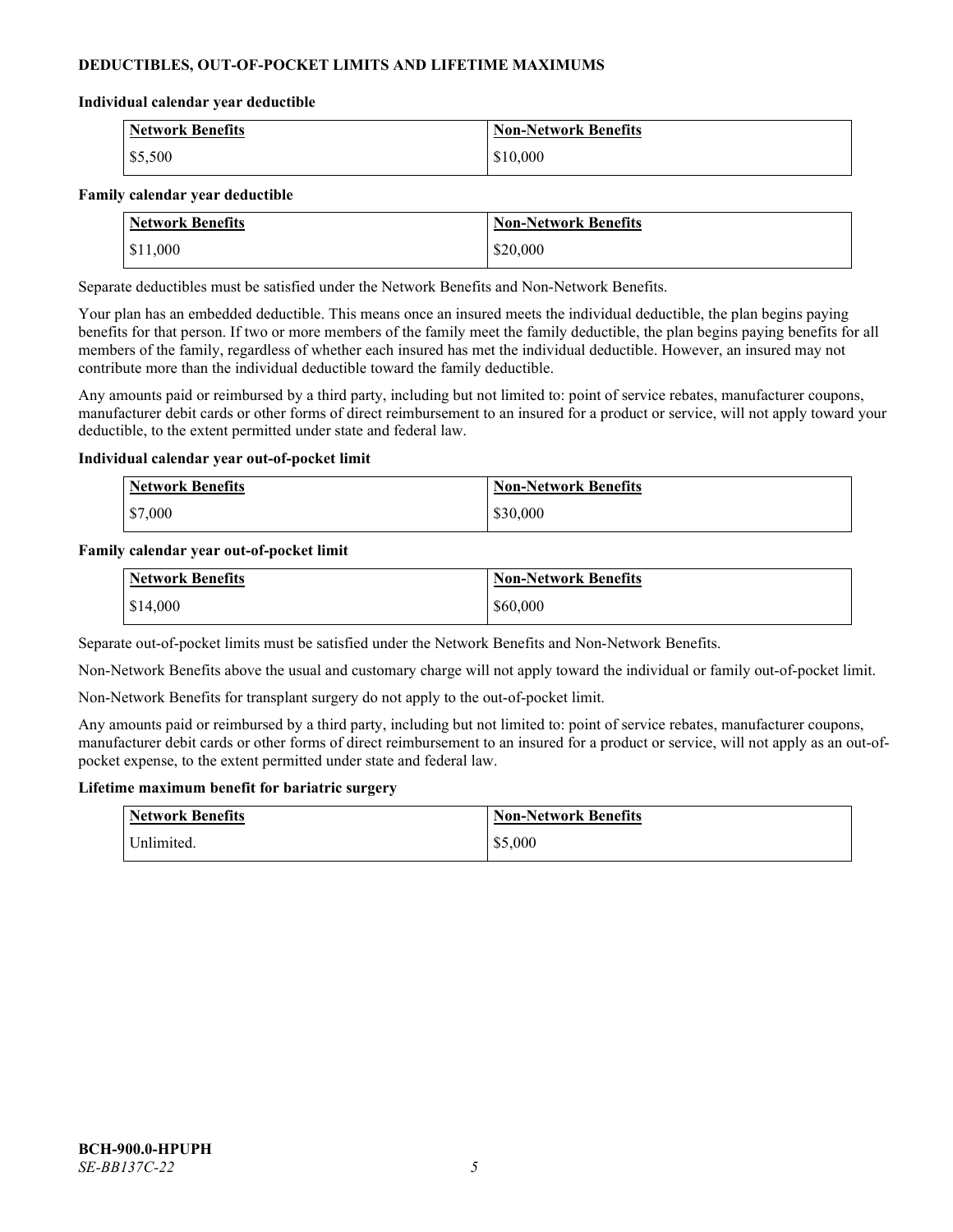# **AMBULANCE AND MEDICAL TRANSPORTATION**

#### **Covered Services:**

We cover ambulance and medical transportation for medical emergencies.

We also cover medically necessary, non-emergency ground and air medical transportation if it meets our coverage criteria.

Under the No Surprises Act, non-network air ambulance providers may not bill patients for more than their cost-sharing responsibility for the corresponding Network service.

Covered services and supplies are based on established medical policies, which are subject to periodic review and modification by the medical or dental directors. These medical policies (medical coverage criteria) and applicable prior authorization requirements are available by calling Member Services, or logging on to your account at [HealthPartnersUnityPointHealth.com.](https://www.healthpartnersunitypointhealth.com/)

| <b>Network Benefits</b>      | <b>Non-Network Benefits</b> |
|------------------------------|-----------------------------|
| 70% of the charges incurred. | See Network Benefits.       |

#### **Not Covered:**

See "Services Not Covered" in the Group Certificate.

# **BEHAVIORAL HEALTH SERVICES**

#### **Covered Services:**

Covered services are based on established medical policies, which are subject to periodic review and modification by the medical directors. These medical policies (medical coverage criteria) are available by calling Member Services, or logging on to your account at [HealthPartnersUnityPointHealth.com.](https://www.healthpartnersunitypointhealth.com/)

### **Mental health services**

We cover services for mental health diagnoses as described in the Diagnostic and Statistical Manual of Mental Disorders – Fifth Edition (DSM-5) (most recent edition).

**Outpatient services including intensive outpatient and day treatment services:** We cover medically necessary outpatient professional mental health services for evaluation, crisis intervention, and treatment of mental health disorders.

A comprehensive diagnostic assessment will be used as the basis for a determination by a mental health professional, concerning the appropriate treatment and the extent of services required.

Outpatient services we cover for a diagnosed mental health condition include the following:

- Individual, group, family, and multi-family therapy;
- Medication management provided by a physician, certified nurse practitioner, or physician's assistant;
- Psychological testing services for the purposes of determining the differential diagnoses and treatment planning for patients currently receiving behavioral health services;
- Day treatment and intensive outpatient services in a licensed program;
- Partial hospitalization services in a licensed hospital or community mental health center;
- Psychotherapy and nursing services provided in the home if authorized by us; and
- Treatment for gender dysphoria.

| <b>Network Benefits</b>      | <b>Non-Network Benefits</b>  |
|------------------------------|------------------------------|
| 70% of the charges incurred. | 50% of the charges incurred. |

#### **Group therapy**

| <b>Network Benefits</b>      | <b>Non-Network Benefits</b>  |
|------------------------------|------------------------------|
| 70% of the charges incurred. | 50% of the charges incurred. |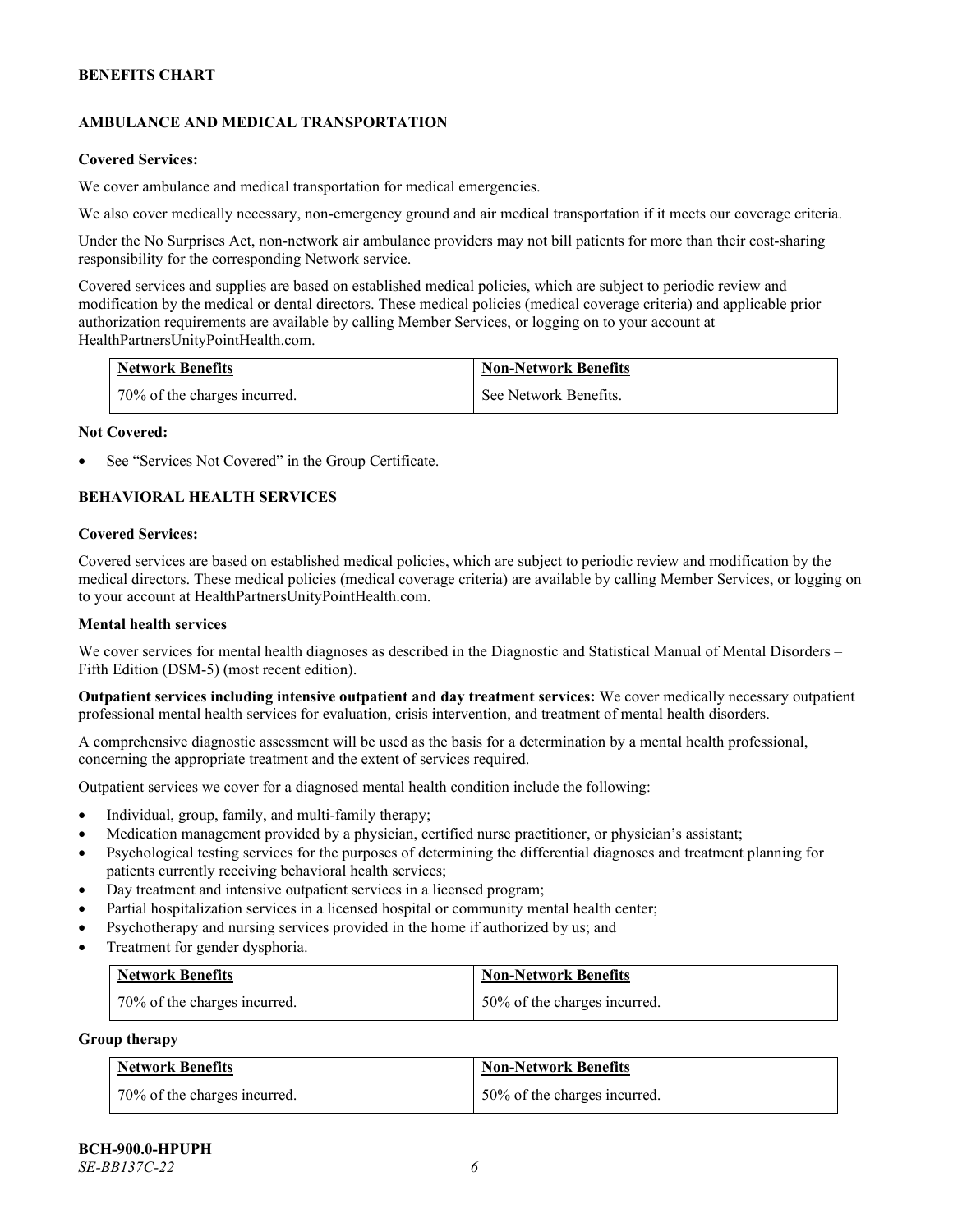**Inpatient services, including mental health residential treatment services:** We cover the following:

- Medically necessary inpatient services in a hospital and professional services for treatment of mental health disorders. Medical stabilization is covered under inpatient hospital services in the "Hospital and Skilled Nursing Facility Services" section; and
- Medically necessary mental health residential treatment services. This care must be authorized by us and provided by a hospital or residential behavioral health treatment facility licensed by the local state or Department of Health and Human Services. Services not covered under this benefit include halfway houses, group homes, extended care facilities, shelter services, correctional services, detention services, transitional services, group residential services, foster care services and wilderness programs.

| <b>Network Benefits</b>      | <b>Non-Network Benefits</b>  |
|------------------------------|------------------------------|
| 70% of the charges incurred. | 50% of the charges incurred. |

#### **Substance use disorder (SUD) services**

We cover medically necessary services for assessments by a licensed alcohol and drug counselor and treatment of substance use disorders as defined in the latest edition of the DSM-5.

**Outpatient services, including intensive outpatient and day treatment services:** We cover medically necessary outpatient professional services for the diagnosis and treatment of substance use disorder. Substance use disorder treatment services must be provided by a program licensed by the local Department of Health and Human Services.

Outpatient services we cover for a diagnosed substance use disorder include the following:

- Individual, group, family, and multi-family therapy provided in an office setting;
- Opiate replacement therapy including methadone and buprenorphine treatment; and
- Day treatment and intensive outpatient services in a licensed program.

| <b>Network Benefits</b>      | <b>Non-Network Benefits</b>  |
|------------------------------|------------------------------|
| 70% of the charges incurred. | 50% of the charges incurred. |

**Inpatient services:** We cover the following:

- Medically necessary inpatient services in a hospital or primary residential treatment in a licensed substance use disorder treatment center. Primary residential treatment is an intensive residential treatment program of limited duration, typically 30 days or less.
- Services provided in a hospital that is licensed by the local state and accredited by Medicare; and
- Detoxification services in a hospital or community detoxification facility if it is licensed by the local Department of Health and Human Services.

| <b>Network Benefits</b>      | Non-Network Benefits         |
|------------------------------|------------------------------|
| 70% of the charges incurred. | 50% of the charges incurred. |

**Not Covered:**

See "Services Not Covered" in the Group Certificate.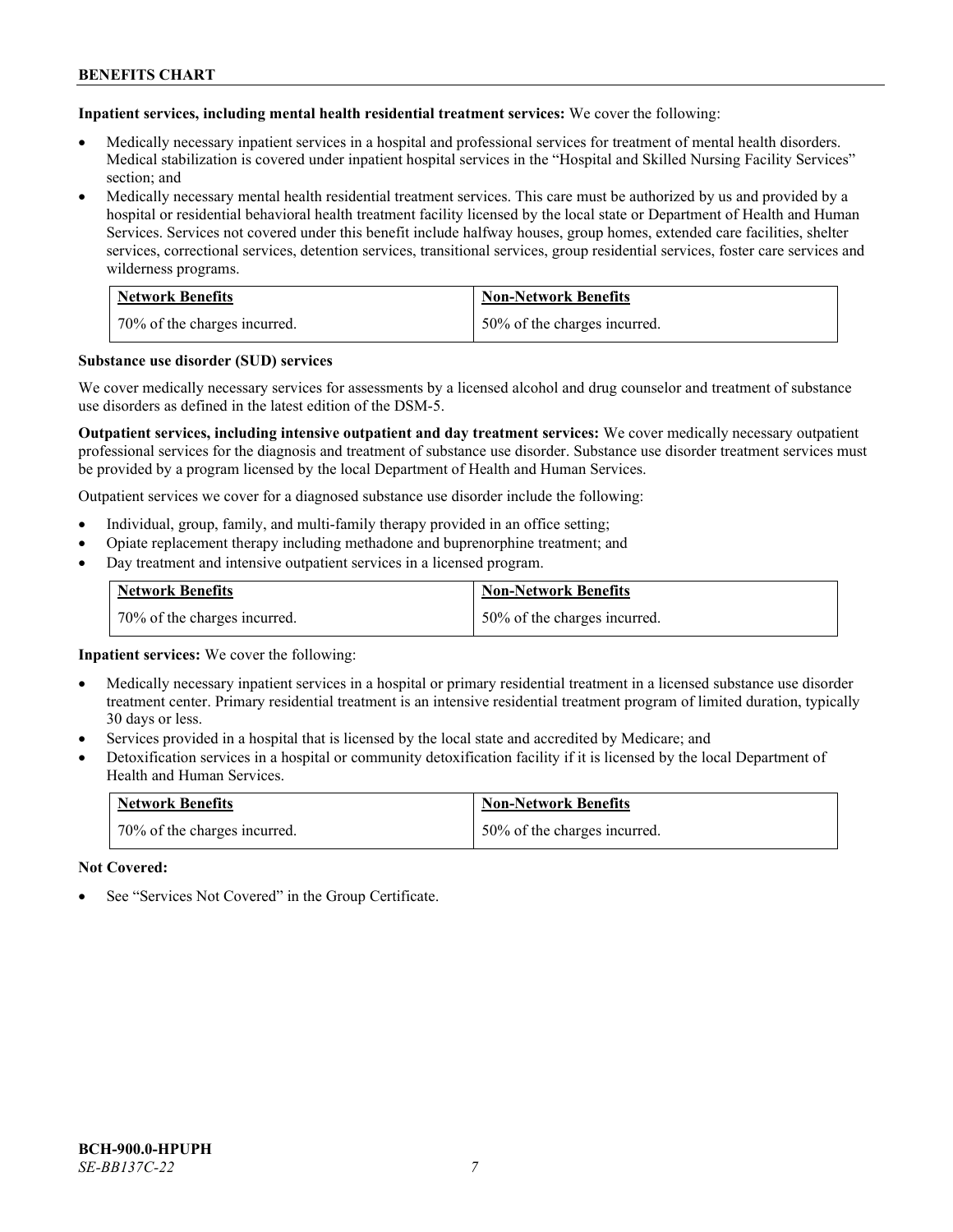## **CHIROPRACTIC SERVICES**

### **Covered Services:**

We cover chiropractic services for rehabilitative care. Chiropractic services are adjustments to any abnormal articulations of the human body, especially those of the spinal column, for the purpose of giving freedom of action to impinged nerves that may cause pain or deranged function.

Massage therapy which is performed in conjunction with other treatment/modalities by a chiropractor, is part of a prescribed treatment plan and is not billed separately is covered.

| <b>Network Benefits</b>      | <b>Non-Network Benefits</b>  |
|------------------------------|------------------------------|
| 70% of the charges incurred. | 50% of the charges incurred. |

**Not Covered:**

- Massage therapy for the purpose of comfort or convenience of the insured.
- See "Services Not Covered" in the Group Certificate.

### **CLINICAL TRIALS**

#### **Covered Services:**

We cover certain routine services if you participate in a Phase I, Phase II, Phase III or Phase IV clinical trial that is conducted in relation to the prevention, detection, or treatment of cancer or other life-threatening disease or condition as defined in the Affordable Care Act. We cover routine patient costs for services that would be eligible under this Benefits Chart if the service were provided outside of a clinical trial.

| <b>Network Benefits</b>                              | <b>Non-Network Benefits</b>                          |
|------------------------------------------------------|------------------------------------------------------|
| Coverage level is same as corresponding Network      | Coverage level is same as corresponding Non-Network  |
| Benefits, depending on type of service provided such | Benefits, depending on type of service provided such |
| as Office Visits for Illness or Injury, Inpatient or | as Office Visits for Illness or Injury, Inpatient or |
| <b>Outpatient Hospital Services.</b>                 | <b>Outpatient Hospital Services.</b>                 |

### **Not Covered:**

- The investigative item, device or service itself.
- Items or services that are provided solely to satisfy data collection and analysis needs and that are not used in the direct clinical management of the patient.
- A service that is clearly inconsistent with widely accepted and established standards of care for a particular diagnosis.
- See "Services Not Covered" in the Group Certificate.

### **DENTAL SERVICES**

#### **Covered Services:**

We cover services as described below.

**Accidental dental services:** We cover dentally necessary services to treat and restore damage done to sound, natural, unrestored teeth as a result of an accidental injury. Coverage is for damage caused by external trauma to face and mouth only, not for cracked or broken teeth which result from biting or chewing. We cover restorations, root canals, crowns and replacement of teeth lost that are directly related to the accident in which the insured was involved. We cover initial exams, xrays, and palliative treatment including extractions, and other oral surgical procedures directly related to the accident. Subsequent treatment must be initiated within the specified timeframe and must be directly related to the accident. We do not cover restoration and replacement of teeth that are not "sound and natural" at the time of the accident.

Full mouth rehabilitation to correct occlusion (bite) and malocclusion (misaligned teeth not due to the accident) are not covered.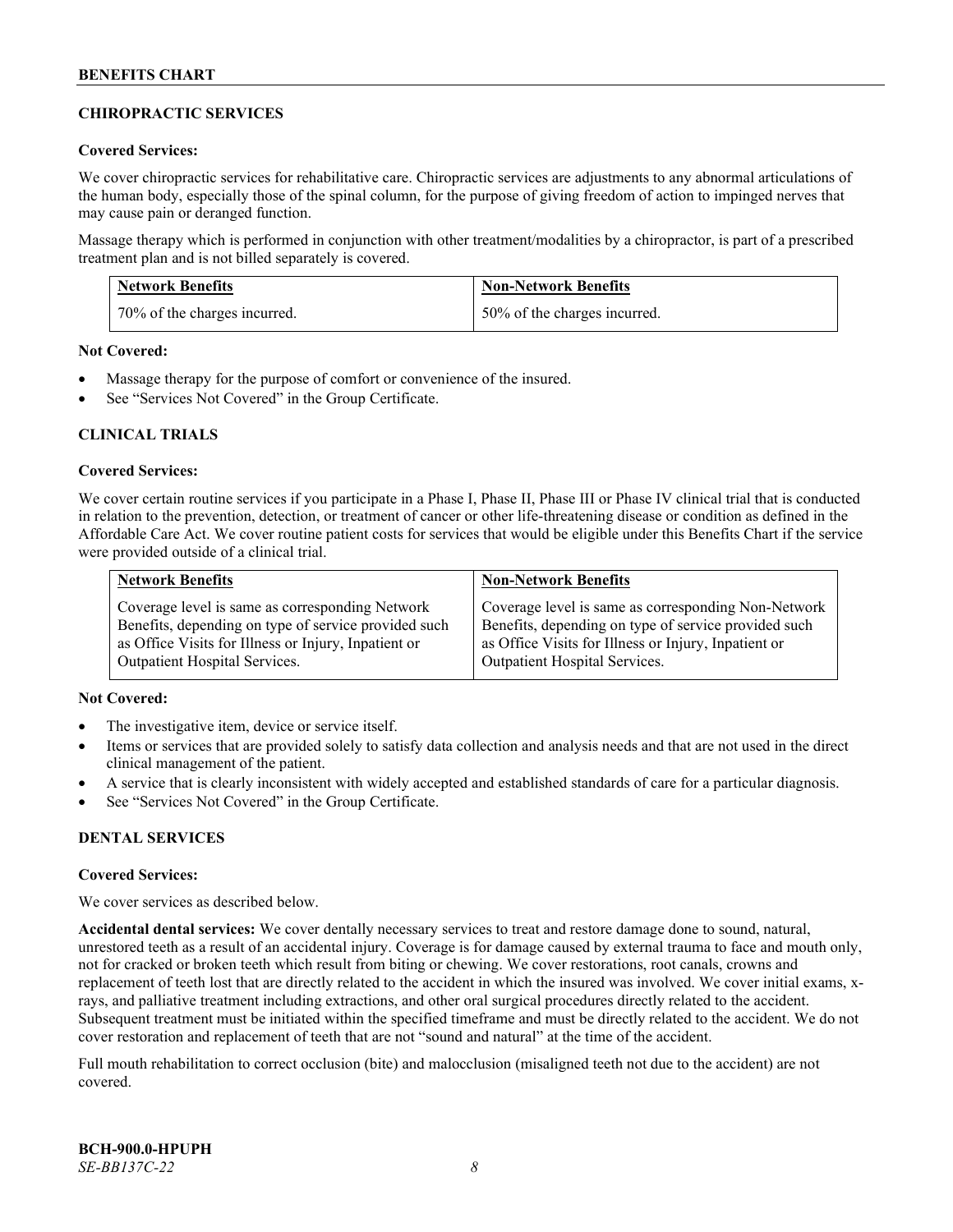When an implant-supported dental prosthetic treatment is pursued, the accidental dental benefit will be applied to the prosthetic procedure. Benefits are limited to the amount that would be paid toward the placement of a removable dental prosthetic appliance that could be used in the absence of implant treatment. Care must be provided or pre-authorized by a network dentist.

| <b>Network Benefits</b>      | <b>Non-Network Benefits</b>  |
|------------------------------|------------------------------|
| 70% of the charges incurred. | 50% of the charges incurred. |

For all accidental dental services, treatment and/or restoration must be initiated within six months of the date of the injury. Coverage is limited to the initial course of treatment and/or initial restoration. Services must be provided within 24 months of the date of injury to be covered.

### **Medical referral dental services**

**Medically necessary outpatient dental services:** We cover medically necessary outpatient dental services. Coverage is limited to dental services required for treatment of an underlying medical condition, e.g., removal of teeth to complete radiation treatment for cancer of the jaw, cysts and lesions.

| <b>Network Benefits</b>      | <b>Non-Network Benefits</b>  |
|------------------------------|------------------------------|
| 70% of the charges incurred. | 50% of the charges incurred. |

**Medically necessary hospitalization and anesthesia for dental care:** We cover medically necessary hospitalization and anesthesia for dental care. This is limited to charges incurred by an insured who: (1) is a child under age five; (2) is severely disabled; (3) has a medical condition, and requires hospitalization or general anesthesia for dental care treatment; or (4) is a child between age five and 12 and care in dental offices has been attempted unsuccessfully and usual methods of behavior modification have not been successful, or when extensive amounts of restorative care, exceeding four appointments, are required. The requirement of a hospital setting must be due to an insured's underlying medical condition. Coverage is limited to facility and anesthesia charges. Anesthesia is covered in a hospital or a dental office. Oral surgeon/dentist professional fees are not covered. The following are examples, though not all-inclusive, of medical conditions which may require hospitalization for dental services: severe asthma, severe airway obstruction or hemophilia. Hospitalization required due to the behavior of the insured or due to the extent of the dental procedure is not covered.

| <b>Network Benefits</b>      | <b>Non-Network Benefits</b>  |
|------------------------------|------------------------------|
| 70% of the charges incurred. | 50% of the charges incurred. |

**Medical complications of dental care:** We cover medical complications of dental care. Treatment must be medically necessary care and related to medical complications of non-covered dental care, including complications of the head, neck, or substructures.

| <b>Network Benefits</b>      | <b>Non-Network Benefits</b>  |
|------------------------------|------------------------------|
| 70% of the charges incurred. | 50% of the charges incurred. |

**Oral surgery:** We cover oral surgery. Coverage is limited to treatment of medical conditions requiring oral surgery, such as treatment of oral neoplasm, non-dental cysts, fracture of the jaws, trauma of the mouth and jaws, and any other oral surgery procedures provided as medically necessary dental services.

| <b>Network Benefits</b>      | <b>Non-Network Benefits</b>  |
|------------------------------|------------------------------|
| 70% of the charges incurred. | 50% of the charges incurred. |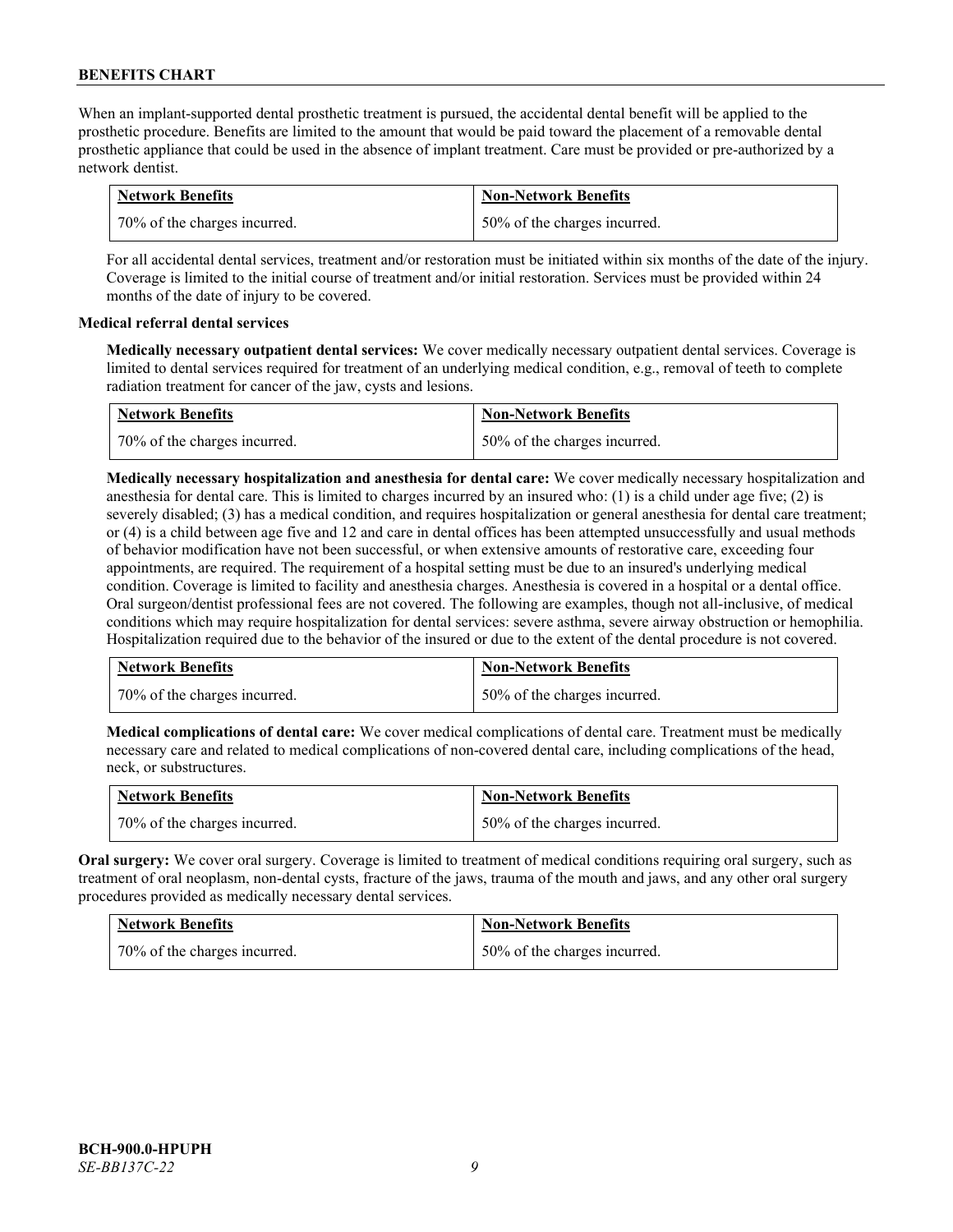**Treatment of cleft lip and cleft palate of a dependent child:** We cover treatment of cleft lip and cleft palate of a dependent child to age 26, including orthodontic treatment and oral surgery directly related to the cleft. Benefits are limited to inpatient or outpatient expenses arising from medical and dental treatment that was scheduled or initiated prior to the dependent turning age 19. Dental services which are not required for the treatment of cleft lip or cleft palate are not covered. If a dependent child covered under the Certificate is also covered under a dental plan which includes orthodontic services, that dental plan shall be considered primary for the necessary orthodontic services. Oral appliances are subject to the same copayment, conditions and limitations as durable medical equipment.

| <b>Network Benefits</b>      | <b>Non-Network Benefits</b>  |
|------------------------------|------------------------------|
| 70% of the charges incurred. | 50% of the charges incurred. |

**Treatment of temporomandibular disorder (TMD) and craniomandibular disorder (CMD):** We cover surgical and nonsurgical treatment of temporomandibular disorder (TMD) and craniomandibular disorder (CMD), which is medically necessary care. Dental services which are not required to directly treat TMD or CMD are not covered.

| <b>Network Benefits</b>      | <b>Non-Network Benefits</b>  |
|------------------------------|------------------------------|
| 70% of the charges incurred. | 50% of the charges incurred. |

#### **Not Covered:**

- Dental treatment, procedures or services not listed in this Benefits Chart.
- Accident related dental services if treatment is (1) provided to teeth which are not sound and natural, (2) to teeth which have been restored, (3) initiated beyond six months from the date of the injury, (4) received beyond the initial treatment or restoration or (5) received beyond 24 months from the date of injury.
- Oral surgery to remove wisdom teeth, except as stated in the pediatric dental amendment.
- Orthognathic treatment or procedures and all related services.
- See "Services Not Covered" in the Group Certificate.

### **DIABETES AND HYPERTENSION DISEASE MANAGEMENT PROGRAM**

#### **Covered Services:**

If you meet criteria for coverage, you may qualify for the diabetes and/or hypertension disease management program.

The program covers group health coaching which focuses on weight loss, exercise, behavior modification and health education through Omada Health.

| <b>Network Benefits</b>                                     | <b>Non-Network Benefits</b> |
|-------------------------------------------------------------|-----------------------------|
| 100% of the charges incurred.<br>Deductible does not apply. | Not applicable.             |

#### **Not Covered:**

See "Services Not Covered" in the Group Certificate.

### **DIABETIC EQUIPMENT AND SUPPLIES**

#### **Covered Services:**

We cover physician prescribed medically appropriate and necessary drugs and supplies used in the management and treatment of diabetes for insureds with gestational, Type I or Type II diabetes including durable diabetic equipment and disposable supplies, as described below.

Certain items are only covered if your condition meets our coverage criteria and obtained through an authorized vendor. For more information on what we cover and any prior authorization requirements, call Member Services or log on to your account at [HealthPartnersUnityPointHealth.com.](https://www.healthpartnersunitypointhealth.com/)

Insulin and medications for diabetes are covered as outpatient drugs under the "Prescription Drug Services" section.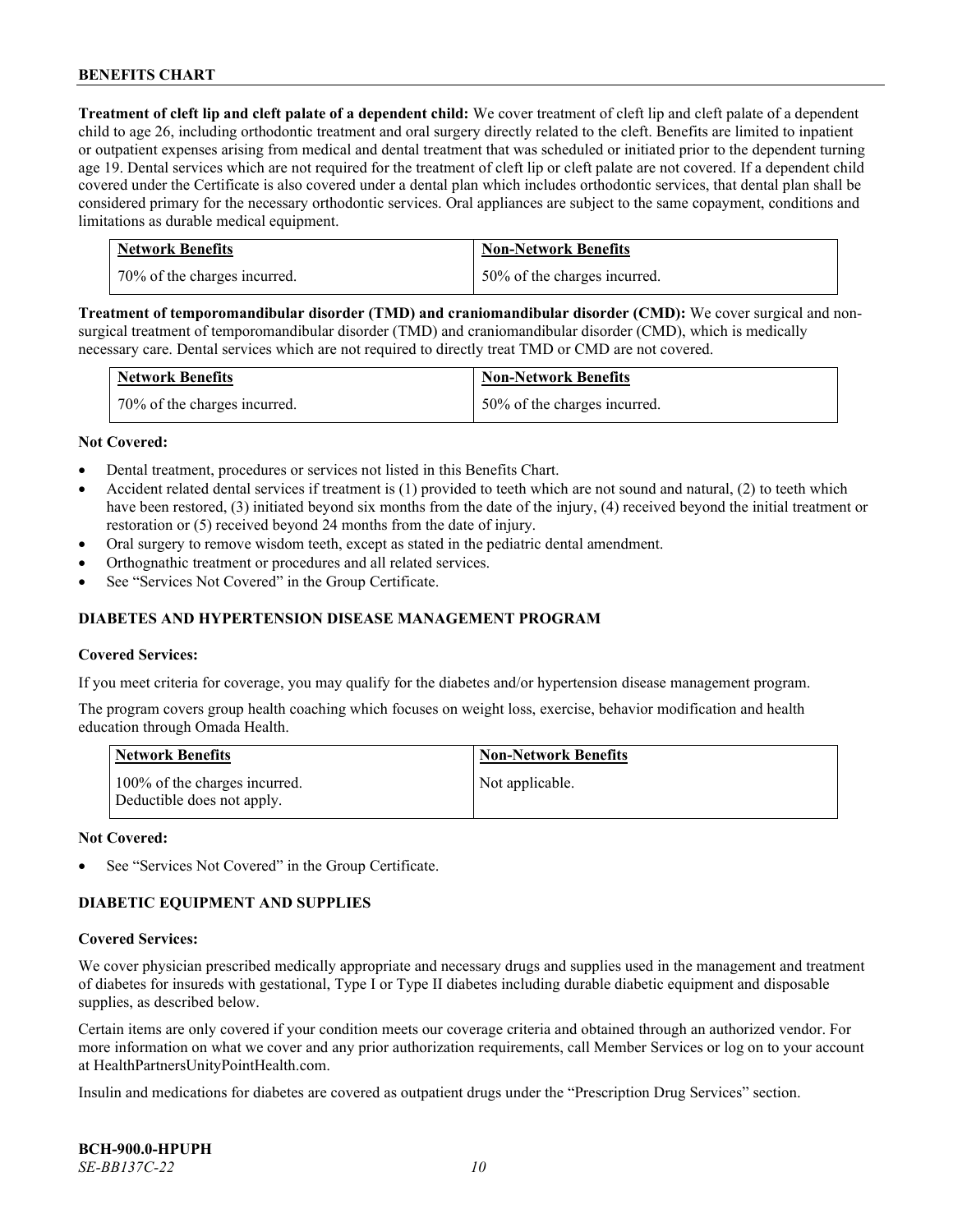**Pumps and pump supplies.** These include diabetic insulin pumps, diabetic infusion pumps and infusion pump supplies such as infusion sets, tubing, connectors and syringe reservoirs.

| <b>Network Benefits</b>                                                                                              | <b>Non-Network Benefits</b>  |
|----------------------------------------------------------------------------------------------------------------------|------------------------------|
| Pumps received at a pharmacy:<br>70% of the charges incurred.                                                        | 50% of the charges incurred. |
| Pumps received from a non-pharmacy provider:<br>70% of the charges incurred if purchased from an<br>approved vendor. |                              |

### **All other diabetic durable equipment and supplies**

**Durable diabetic equipment and supplies**. These include continuous glucose monitoring system (CGMS), transmitter, sensors and receivers, diabetic blood glucose monitors and control/calibrating solutions (for checking accuracy or testing equipment and test strips).

**Disposable diabetic supplies.** These are one-time use supplies, including syringes, lancets, lancet devices, blood and urine ketone test strips, and needles.

Certain diabetic supplies and equipment must be purchased at a pharmacy.

| <b>Network Benefits</b>                                                                                                                        | <b>Non-Network Benefits</b>  |
|------------------------------------------------------------------------------------------------------------------------------------------------|------------------------------|
| If received through a pharmacy:<br>Diabetic supplies on the Preventive Drug List:                                                              | 50% of the charges incurred. |
| Generic formulary drugs from the Preventive Drug List<br>are covered at 100% of the charges incurred.                                          |                              |
| Brand name formulary drugs from the Preventive Drug<br>List are covered at 100% of the charges incurred,<br>subject to your copayment of \$60. |                              |
| Deductible does not apply.                                                                                                                     |                              |
| All other diabetic supplies purchased at a pharmacy:                                                                                           |                              |
| 70% of the charges incurred.                                                                                                                   |                              |
| If received through a non-pharmacy provider:<br>70% of the charges incurred if purchased from an<br>approved vendor.                           |                              |

#### **Limitations:**

- No more than a 93-day supply of diabetic supplies is covered and dispensed at a time.
- We require that certain diabetic supplies and equipment be purchased at a pharmacy.
- Diabetic supplies and equipment are limited to certain models and brands.
- Durable medical equipment and supplies must be obtained from or repaired by approved vendors.
- Covered services and supplies are based on established medical policies which are subject to periodic review and modification by the medical directors. Our coverage policy for diabetic supplies includes information on our required models and brands. These medical policies (medical coverage criteria) are available by calling Member Services, or logging on to your account a[t HealthPartnersUnityPointHealth.com.](https://www.healthpartnersunitypointhealth.com/)

### **Not Covered:**

- Replacement or repair of any covered items, if the items are (i) damaged or destroyed by misuse, abuse or carelessness, (ii) lost; or (iii) stolen.
- Duplicate or similar items.
- Labor and related charges for repair of any covered items which are more than the cost of replacement by an approved vendor.
- Batteries for monitors and equipment.

**BCH-900.0-HPUPH** *SE-BB137C-22 11*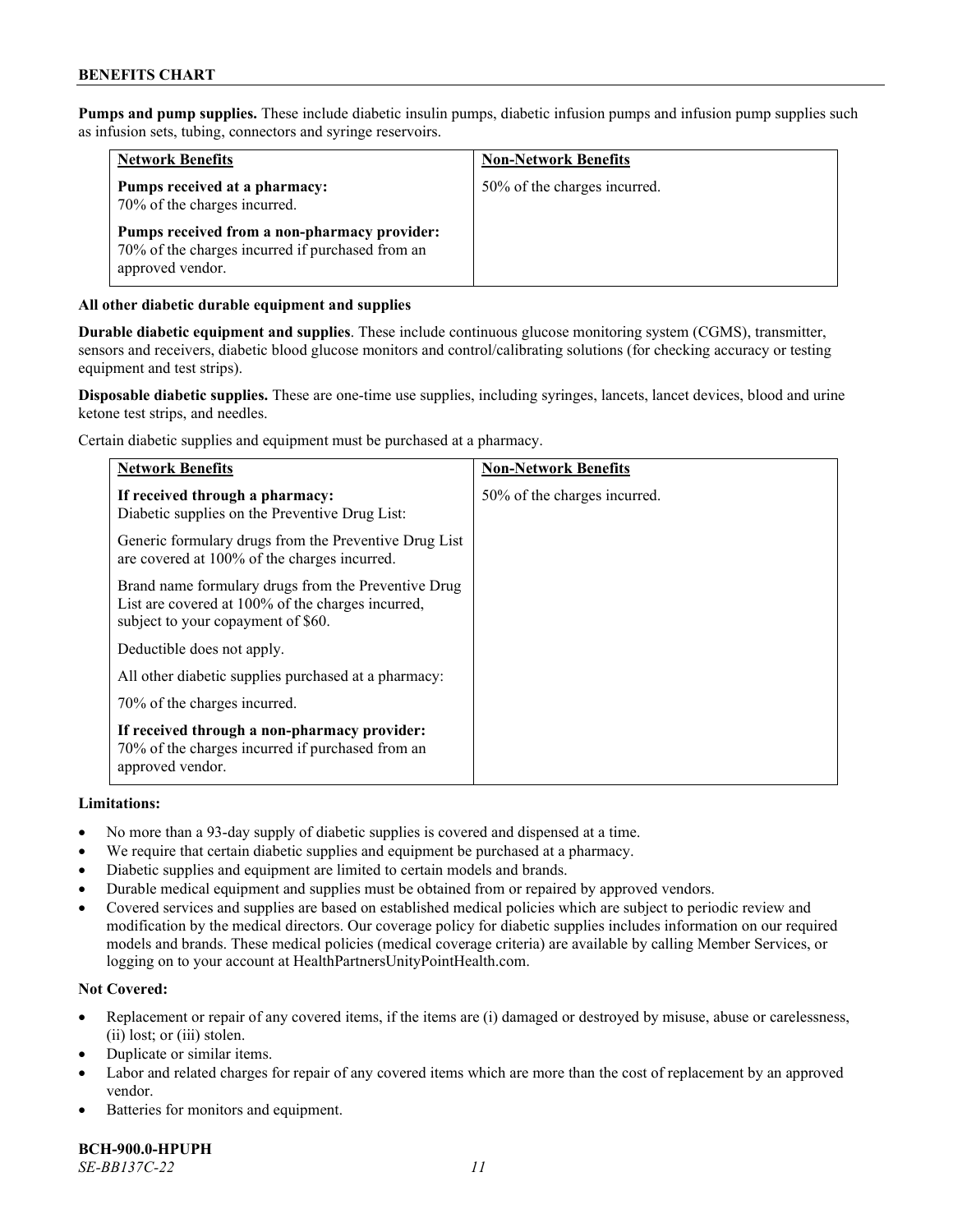- Sales tax, mailing, delivery charges, service call charges.
- See "Services Not Covered" in the Group Certificate.

# **DIAGNOSTIC IMAGING SERVICES**

### **Covered Services:**

We cover diagnostic imaging, when ordered by a provider and provided in a clinic or outpatient hospital facility.

To see the benefit level for inpatient hospital or skilled nursing facility services, see benefits under "Inpatient Hospital and Skilled Nursing Facility Services."

### **Outpatient magnetic resonance imaging (MRI) and computed tomography (CT)**

| <b>Network Benefits</b>          | <b>Non-Network Benefits</b>  |
|----------------------------------|------------------------------|
| $170\%$ of the charges incurred. | 50% of the charges incurred. |

#### **All other outpatient diagnostic imaging services**

#### **Services for illness or injury**

| <b>Network Benefits</b>      | <b>Non-Network Benefits</b>  |
|------------------------------|------------------------------|
| 70% of the charges incurred. | 50% of the charges incurred. |

#### **Preventive services (MRI/CT procedures are not considered preventive)**

Diagnostic imaging services associated with preventive services are covered at the benefit level shown in the "Preventive Services" section of this Benefits Chart.

#### **Not Covered:**

See "Services Not Covered" in the Group Certificate.

# **DURABLE MEDICAL EQUIPMENT, PROSTHETICS, ORTHOTICS AND SUPPLIES**

#### **Covered Services:**

We cover equipment and services, as described below.

We cover durable medical equipment and services, prosthetics, orthotics, and supplies, subject to the limitations below, including certain disposable supplies and enteral feedings.

We cover special dietary treatment for phenylketonuria (PKU) and oral amino acid based elemental formula if it meets our medical coverage criteria.

Diabetic equipment and supplies are covered under the "Diabetic Equipment and Supplies" section of this Benefits Chart.

#### **Special dietary treatment for Phenylketonuria (PKU) if it meets our medical coverage criteria**

| <b>Network Benefits</b>      | <b>Non-Network Benefits</b>  |
|------------------------------|------------------------------|
| 70% of the charges incurred. | 50% of the charges incurred. |

#### **Oral amino acid based elemental formula if it meets our medical coverage criteria**

| <b>Network Benefits</b>        | <b>Non-Network Benefits</b>  |
|--------------------------------|------------------------------|
| 1 70% of the charges incurred. | 50% of the charges incurred. |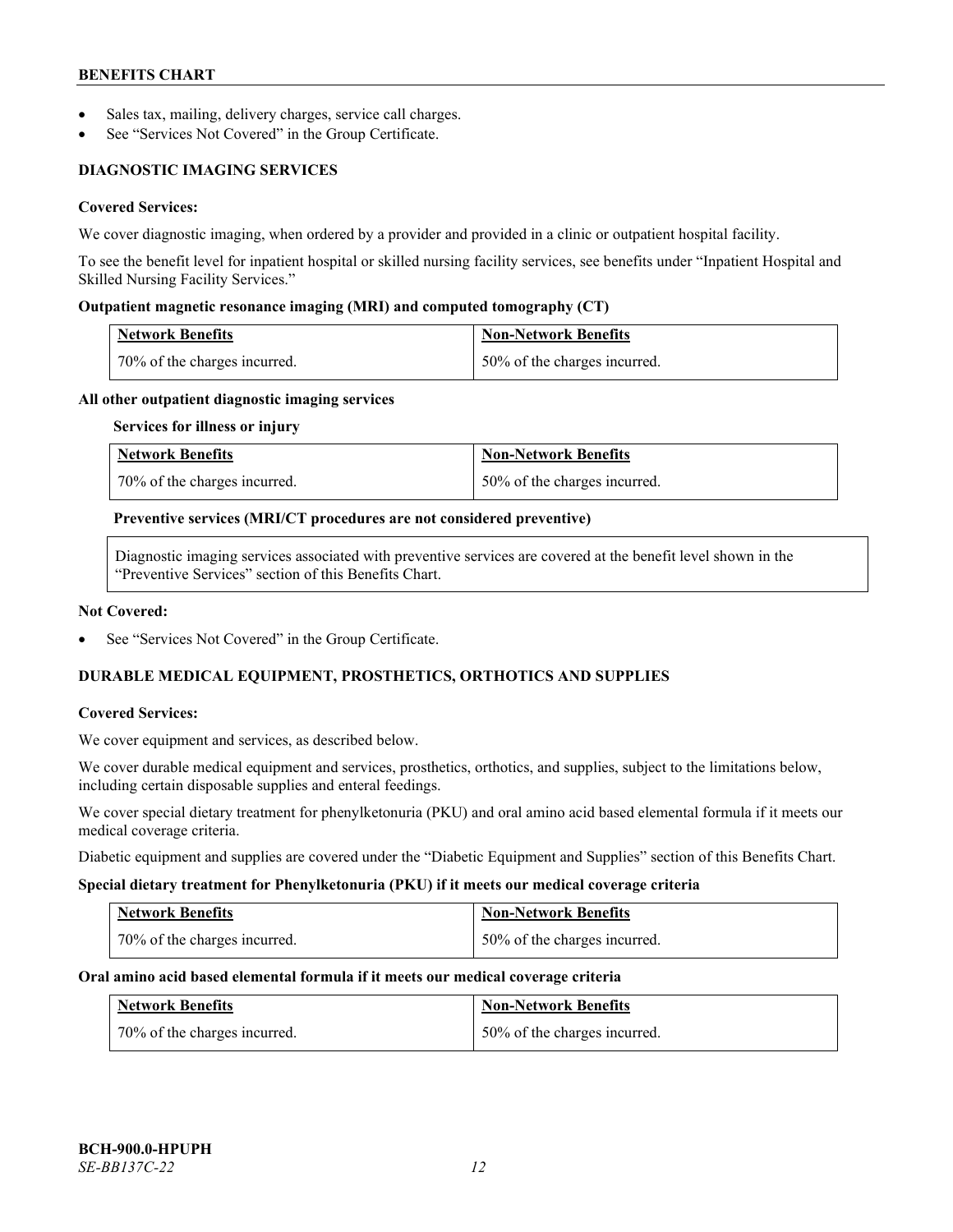#### **Prosthetic limb devices to replace in whole or in part, an arm or leg**

| <b>Network Benefits</b>      | <b>Non-Network Benefits</b>  |
|------------------------------|------------------------------|
| 80% of the charges incurred. | 50% of the charges incurred. |

## **All other durable medical equipment, prosthetics, orthotics and supplies**

| <b>Network Benefits</b>      | <b>Non-Network Benefits</b>  |
|------------------------------|------------------------------|
| 70% of the charges incurred. | 50% of the charges incurred. |

### **Limitations:**

Coverage of durable medical equipment is limited by the following:

- Payment will not exceed the cost of an alternate piece of equipment or service that is effective and medically necessary.
- For prosthetic benefits, other than oral appliances for cleft lip and cleft palate, payment will not exceed the cost of an alternate piece of equipment or service that is effective, medically necessary and enables insureds to conduct standard activities of daily living.
- We reserve the right to determine if an item will be approved for rental vs. purchase.
- Durable medical equipment and supplies must be obtained from or repaired by approved vendors.
- Covered services and supplies are based on established medical policies which are subject to periodic review and modification by the medical or dental directors. Our coverage policy for diabetic supplies includes information on our required models and brands. These medical policies (medical coverage criteria) are available by calling Member Services, or logging on to your account at [HealthPartnersUnityPointHealth.com.](https://www.healthpartnersunitypointhealth.com/)

### **Not Covered:**

Items which are not eligible for coverage include, but are not limited to:

- Replacement or repair of any covered items, if the items are (i) damaged or destroyed by misuse, abuse or carelessness, (ii) lost; or (iii) stolen.
- Duplicate or similar items.
- Labor and related charges for repair of any covered items which are more than the cost of replacement by an approved vendor.
- Sales tax, mailing, delivery charges, service call charges.
- Items which are primarily educational in nature or for hygiene, vocation, comfort, convenience or recreation.
- Communication aids or devices: equipment to create, replace or augment communication abilities including, but not limited to, speech processors, receivers, communication boards, or computer or electronic assisted communication.
- Hearing aids (implantable and external, including osseointegrated or bone anchored) and their fitting. This exclusion does not apply to cochlear implants.
- Eyeglasses, contact lenses and their fitting, measurement and adjustment, except as specifically described in this Benefits Chart.
- Hair prostheses (wigs).
- Household equipment which primarily has customary uses other than medical, such as, but not limited to, exercise cycles, air purifiers, central or unit air conditioners, water purifiers, non-allergenic pillows, mattresses or waterbeds.
- Household fixtures including, but not limited to, escalators or elevators, ramps, swimming pools and saunas.
- Modifications to the structure of the home including, but not limited to, wiring, plumbing or charges for installation of equipment.
- Vehicle, car or van modifications including, but not limited to, hand brakes, hydraulic lifts and car carrier.
- Rental equipment while owned equipment is being repaired by non-contracted vendors, beyond one month rental of medically necessary equipment.
- Other equipment and supplies, including but not limited to assistive devices, that we determine are not eligible for coverage.
- See "Services Not Covered" in the Group Certificate.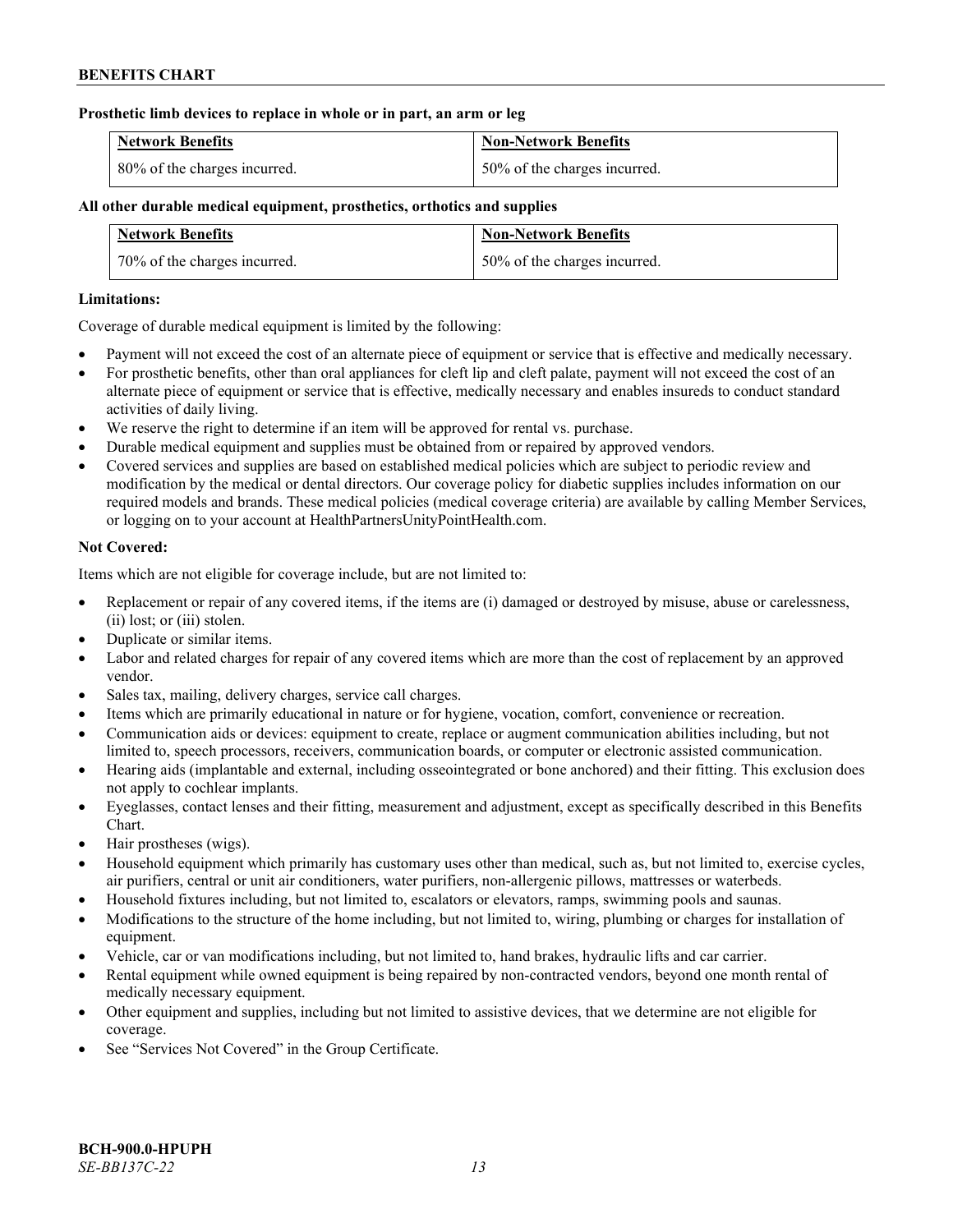### **EMERGENCY AND URGENTLY NEEDED CARE SERVICES**

### **Covered Services:**

We cover services for emergency care and urgently needed care if the services are otherwise eligible for coverage under this Benefits Chart.

**Urgently needed care.** These are services to treat an unforeseen illness or injury, which are required in order to prevent a serious deterioration in your health, and which cannot be delayed until the next available clinic or office hours.

#### **Urgently needed care at clinics**

| <b>Network Benefits</b>        | <b>Non-Network Benefits</b> |
|--------------------------------|-----------------------------|
| 1 70% of the charges incurred. | See Network Benefits.       |

**Emergency care.** These are services to treat: (1) the sudden, unexpected onset of illness or injury which, if left untreated or unattended until the next available clinic or office hours, would result in hospitalization, or (2) a condition requiring professional health services immediately necessary to preserve life or stabilize health, or with respect to a pregnant woman having contractions, that there is inadequate time to safely transfer the woman to another hospital for delivery or that a transfer may pose a threat to the health or safety of the woman or unborn child. Emergency care includes emergency services as defined in Division BB, Title I, Section 102 of the Consolidated Appropriations Act of 2021. Emergency care also includes an immediate response service available on a 24-hour, seven-day-a-week basis for each child, or person, having a psychiatric crisis, a mental health crisis, or a mental health emergency.

When reviewing claims for coverage of emergency services, our medical director will take into consideration a reasonable layperson's belief that the circumstances required immediate medical care that could not wait until the next working day or next available clinic appointment.

Under the No Surprises Act, Non-Network emergency care providers may not bill patients for more than their cost-sharing responsibility for the corresponding Network service

#### **Emergency care in a hospital emergency room, including professional services of a physician**

| <b>Network Benefits</b>      | <b>Non-Network Benefits</b> |
|------------------------------|-----------------------------|
| 70% of the charges incurred. | See Network Benefits.       |

**Inpatient emergency care in a hospital, including post-stabilization services as required under the federal No Surprises Act and its implementing regulations**

| <b>Network Benefits</b>      | <b>Non-Network Benefits</b> |
|------------------------------|-----------------------------|
| 70% of the charges incurred. | See Network Benefits.       |

### **Not Covered:**

See "Services Not Covered" in the Group Certificate.

### **GENE THERAPY**

#### **Covered Services:**

We cover gene therapy treatment that meets our current medical coverage criteria.

| <b>Network Benefits</b>                                                                                                                                                                                  | <b>Non-Network Benefits</b> |
|----------------------------------------------------------------------------------------------------------------------------------------------------------------------------------------------------------|-----------------------------|
| Coverage level is same as corresponding Network<br>Benefits, depending on type of service provided, such<br>as Office Visits for Illness or Injury, Inpatient or<br><b>Outpatient Hospital Services.</b> | No coverage.                |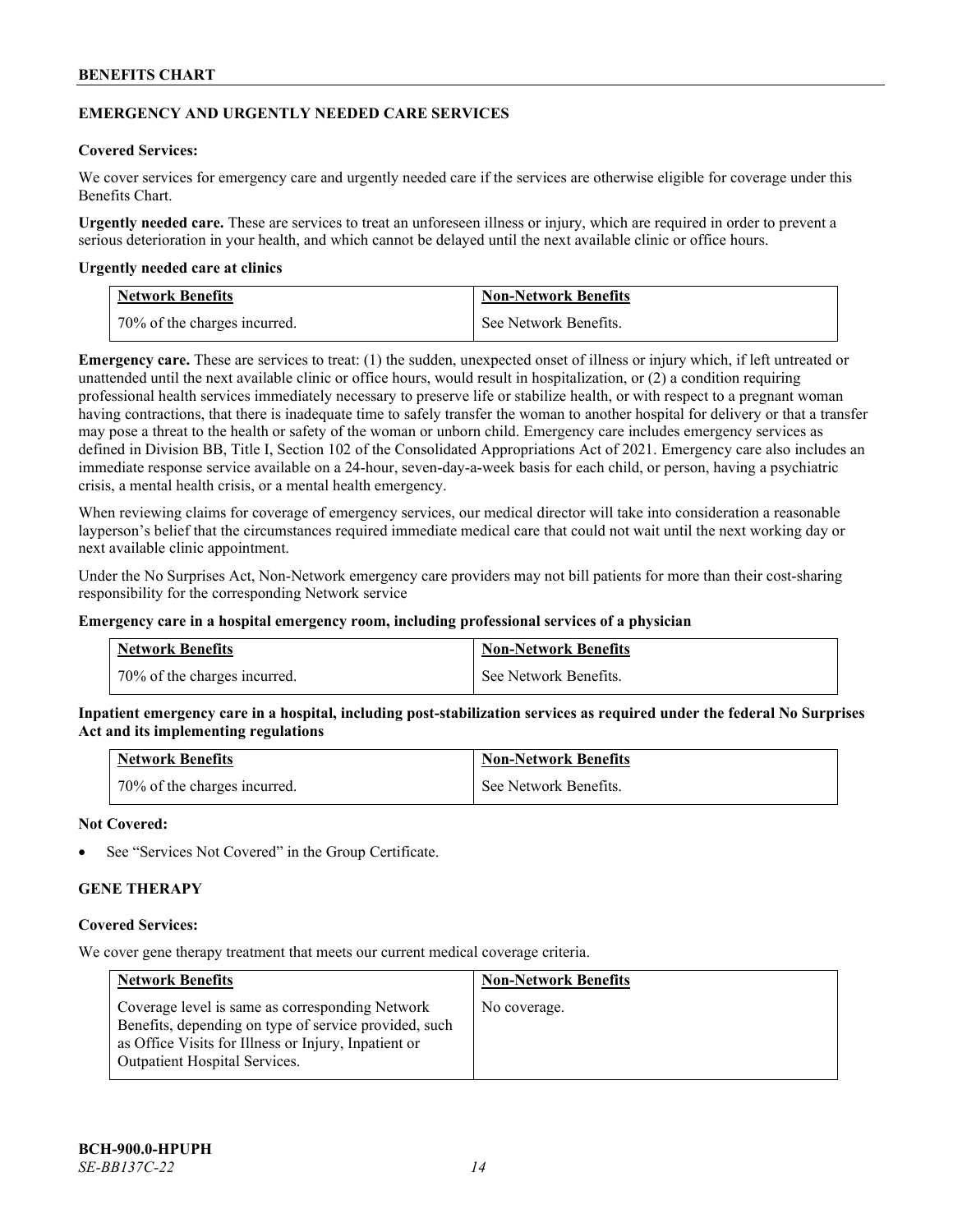## **Limitations:**

- Gene therapy must be provided by a designated provider.
- Specific types of gene therapy are limited to therapies and conditions specified in our medical coverage criteria.

## **Not Covered:**

See "Services Not Covered" in the Group Certificate.

# **HEALTH EDUCATION**

### **Covered Services:**

We cover education for preventive services and education for the management of chronic health problems (such as diabetes). Coverage includes medical nutrition therapy, that is provided by a certified, registered, or licensed health care professional working in a program consistent with the national standards of diabetes self-management education as established by the American Diabetes Association.

| <b>Network Benefits</b>                                     | <b>Non-Network Benefits</b>  |
|-------------------------------------------------------------|------------------------------|
| 100% of the charges incurred.<br>Deductible does not apply. | 50% of the charges incurred. |

### **Not Covered:**

See "Services Not Covered" in the Group Certificate.

# **HOME HEALTH SERVICES**

### **Covered Services:**

We cover the following services:

- Skilled nursing treatment in the home intended to provide a safe transition from other levels of care;
- Physical therapy, occupational therapy, speech therapy, respiratory therapy and other therapeutic services;
- Non-routine prenatal and postnatal services;
- Routine postnatal well child visits as described in the coverage criteria;
- Phototherapy services for newborns;
- Home health aide services and other eligible home health services when provided in your home if you are homebound (i.e., unable to leave home without considerable effort due to a medical condition). Lack of transportation does not constitute homebound status. For phototherapy services for newborns and high risk prenatal services, supplies and equipment are included;
- Total parenteral nutrition/intravenous ("TPN/IV") therapy, equipment, supplies and drugs in connection with IV therapy. IV line care kits are covered under Durable Medical Equipment. You do not need to be homebound to receive total parenteral nutrition/intravenous ("TPN/IV") therapy.
- Palliative care benefits. Palliative care includes symptom management, education and establishing goals of care. We waive the requirement that you be homebound for a limited number of home visits for palliative care (as shown in this Benefits Chart), if you have a life-threatening, non-curable condition which has a prognosis of survival of two years or less. Additional palliative care visits are eligible under the home health services benefit if you are homebound and meet all other requirements defined in this section.

Home health services are eligible and covered only when:

- medically necessary; and
- provided as rehabilitative care, terminal care or maternity care; and
- ordered by a physician, and included in the written home care plan.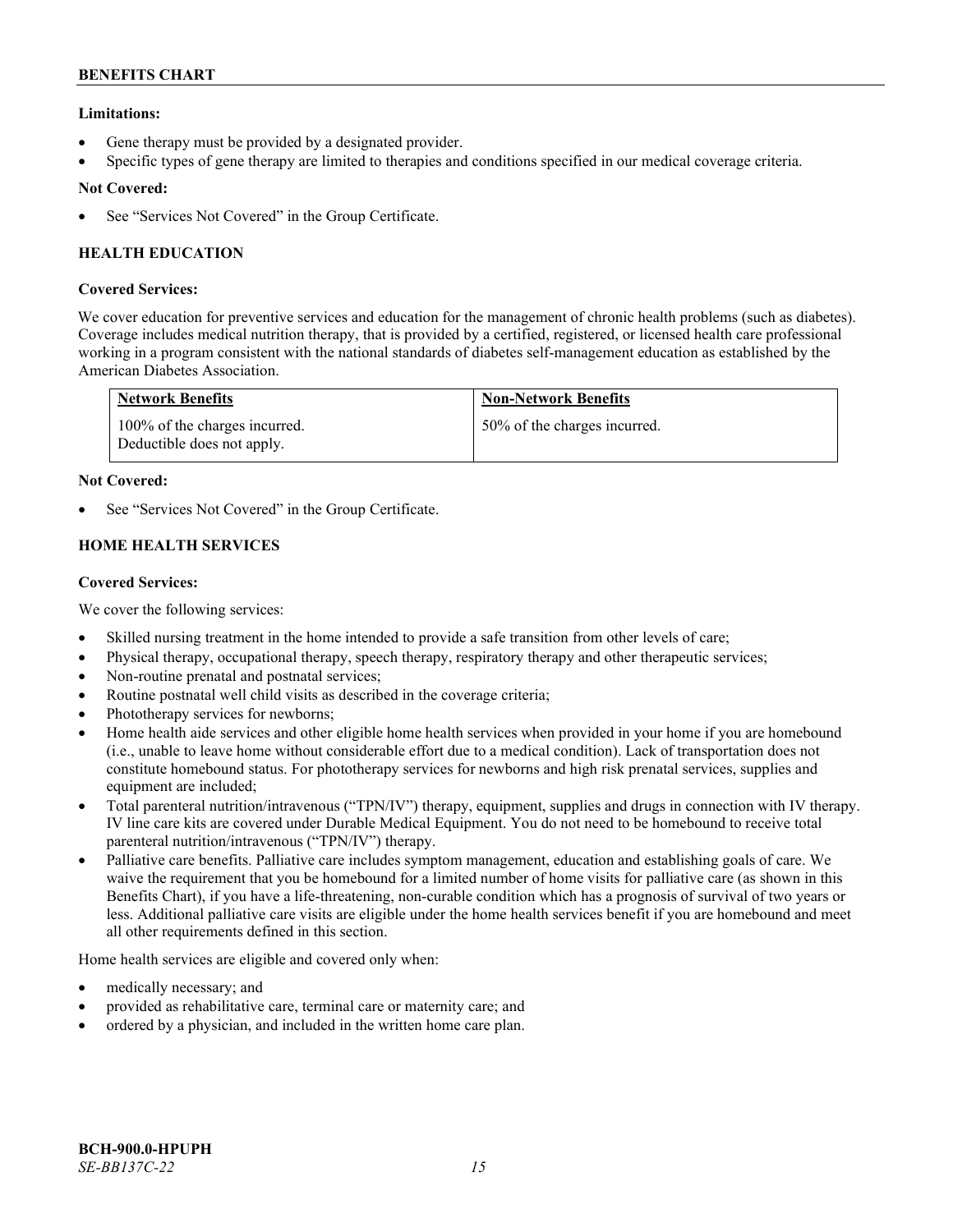**Physical therapy, occupational therapy, speech therapy, respiratory therapy, home health aide services and palliative care**

| <b>Network Benefits</b>      | <b>Non-Network Benefits</b>  |
|------------------------------|------------------------------|
| 70% of the charges incurred. | 50% of the charges incurred. |

#### **TPN/IV therapy, skilled nursing services, non-routine prenatal/postnatal services and phototherapy**

| <b>Network Benefits</b>      | <b>Non-Network Benefits</b>  |
|------------------------------|------------------------------|
| 70% of the charges incurred. | 50% of the charges incurred. |

#### **Routine postnatal well child visit**

| <b>Network Benefits</b>                                     | <b>Non-Network Benefits</b>  |
|-------------------------------------------------------------|------------------------------|
| 100% of the charges incurred.<br>Deductible does not apply. | 50% of the charges incurred. |

#### **Limitations:**

- Home health services are not provided as a substitute for a primary caregiver in the home or as relief (respite) for a primary caregiver in the home. We will not reimburse family members or residents in your home for the above services.
- A service shall not be considered a skilled nursing service merely because it is performed by, or under the direct supervision of, a licensed nurse. Where a service (such as tracheotomy suctioning or ventilator monitoring) or like services, can be safely and effectively performed by a non-medical person (or self-administered), without the direct supervision of a licensed nurse, the service shall not be regarded as a skilled nursing service, whether or not a skilled nurse actually provides the service. The unavailability of a competent person to provide a non-skilled service shall not make it a skilled service when a skilled nurse provides it. Only the skilled nursing component of so-called "blended" services (i.e. services which include skilled and non-skilled components) are covered under this Benefits Chart.

### **Not Covered:**

- Financial or legal counseling services.
- Housekeeping or meal services in your home.
- Services provided by a family member or enrollee, or a resident in the enrollee's home.
- Vocational rehabilitation and recreational or educational therapy. Recreation therapy is therapy provided solely for the purpose of recreation, including but not limited to: (a) requests for physical therapy or occupational therapy to improve athletic ability, and (b) braces or guards to prevent sports injuries.
- See "Services Not Covered" in the Group Certificate.

### **HOSPICE SERVICES**

#### **Applicable definitions:**

**Part-time.** This is up to two hours of service per day, more than two hours is considered continuous care.

**Continuous care.** This is from two to twelve hours of service per day provided by a registered nurse, licensed practical nurse, or home health aide, during a period of crisis in order to maintain a terminally ill patient at home.

**Appropriate facility.** This is a nursing home, hospice residence, or other inpatient facility.

**Custodial care related to hospice services.** This means providing assistance in the activities of daily living and the care needed by a terminally ill patient which can be provided by primary caregiver (i.e., family member or friend) who is responsible for the patient's home care.

#### **Covered Services:**

**Hospice program.** We cover the services described below if you are terminally ill and accepted as a hospice program participant. You must meet the eligibility requirements of the program, and elect to receive services through the hospice program. If you elect to receive hospice services, you do so in lieu of curative treatment for your terminal illness for the period you are enrolled in the hospice program.

**BCH-900.0-HPUPH** *SE-BB137C-22 16*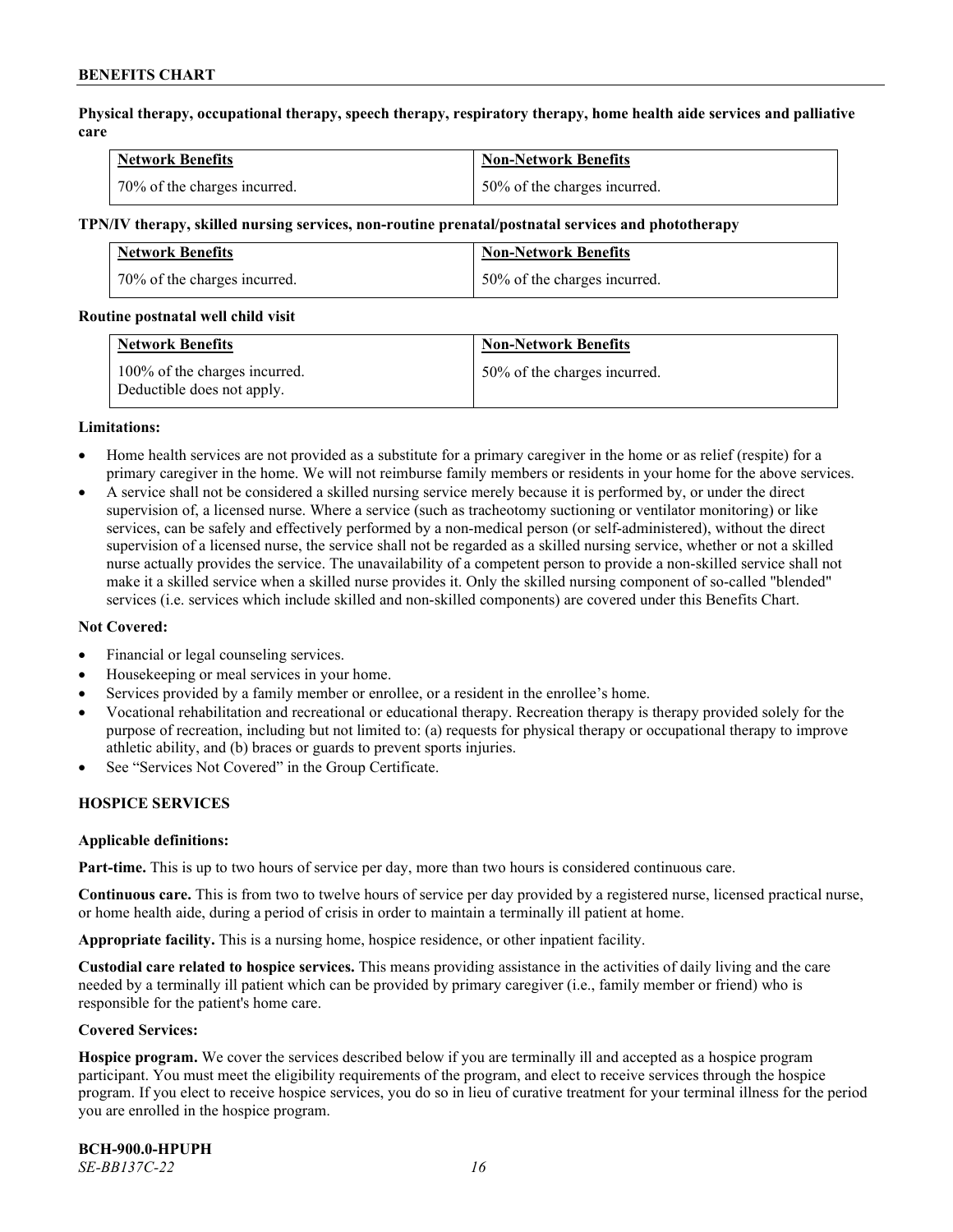**Eligibility:** In order to be eligible to be enrolled in the hospice program, you must: (1) be a terminally ill patient (prognosis of six months or less); (2) have chosen a palliative treatment focus (i.e., emphasizing comfort and supportive services rather than treatment attempting to cure the disease or condition); and (3) continue to meet the terminally ill prognosis as reviewed by our medical director or his or her designee over the course of care. You may withdraw from the hospice program at any time.

**Eligible services:** Hospice services include the following services provided in accordance with an approved hospice treatment plan.

- Inpatient services: We cover inpatient services in a hospice facility.
- Home health services:
	- o Part-time care provided in your home by an interdisciplinary hospice team (which may include a physician, nurse, social worker, and spiritual counselor) and medically necessary home health services are covered.
	- o One or more periods of continuous care in your home or in a setting which provides day care for pain or symptom management, when medically necessary, will be covered.
- Other services:
	- Respite care is covered for care in your home or in an appropriate facility, to give your primary caregivers (i.e., family members or friends) rest and/or relief when necessary in order to maintain a terminally ill patient at home.
	- o Medically necessary medications for pain and symptom management.
	- o Semi-electric hospital beds and other durable medical equipment are covered.
	- o Emergency and non-emergency care is covered.

| <b>Network Benefits</b>      | <b>Non-Network Benefits</b>  |
|------------------------------|------------------------------|
| 70% of the charges incurred. | 50% of the charges incurred. |

Respite care is limited to five episodes, up to five days per episode. Inpatient hospice services are limited to 15 days per lifetime.

### **Not Covered:**

- Financial or legal counseling services.
- Housekeeping or meal services in your home.
- Custodial or maintenance care related to hospice services, whether provided in the home or in a nursing home.
- Any service not specifically described as covered services under this hospice services benefits.
- Any services provided by members of your family or residents in your home.
- See "Services Not Covered" in the Group Certificate.

### **HOSPITAL AND SKILLED NURSING FACILITY SERVICES**

#### **Covered Services:**

We cover services as described below.

#### **Medical or surgical hospital services**

**Inpatient hospital services:** We cover the following medical or surgical services, for the treatment of acute illness or injury, which require the level of care only provided in an acute care facility. These services must be authorized by a physician.

Inpatient hospital services include: room and board; the use of operating or maternity delivery rooms; intensive care facilities; newborn nursery facilities; general nursing care, anesthesia, laboratory and diagnostic imaging services, reconstructive surgery, radiation therapy, physical therapy, prescription drugs or other medications administered during treatment, blood and blood products (unless replaced), and blood derivatives, and other diagnostic or treatment related hospital services; physician and other professional medical and surgical services provided while in the hospital, including gender confirmation surgery that meets medical coverage criteria.

Services for items for personal convenience, such as television rental, are not covered.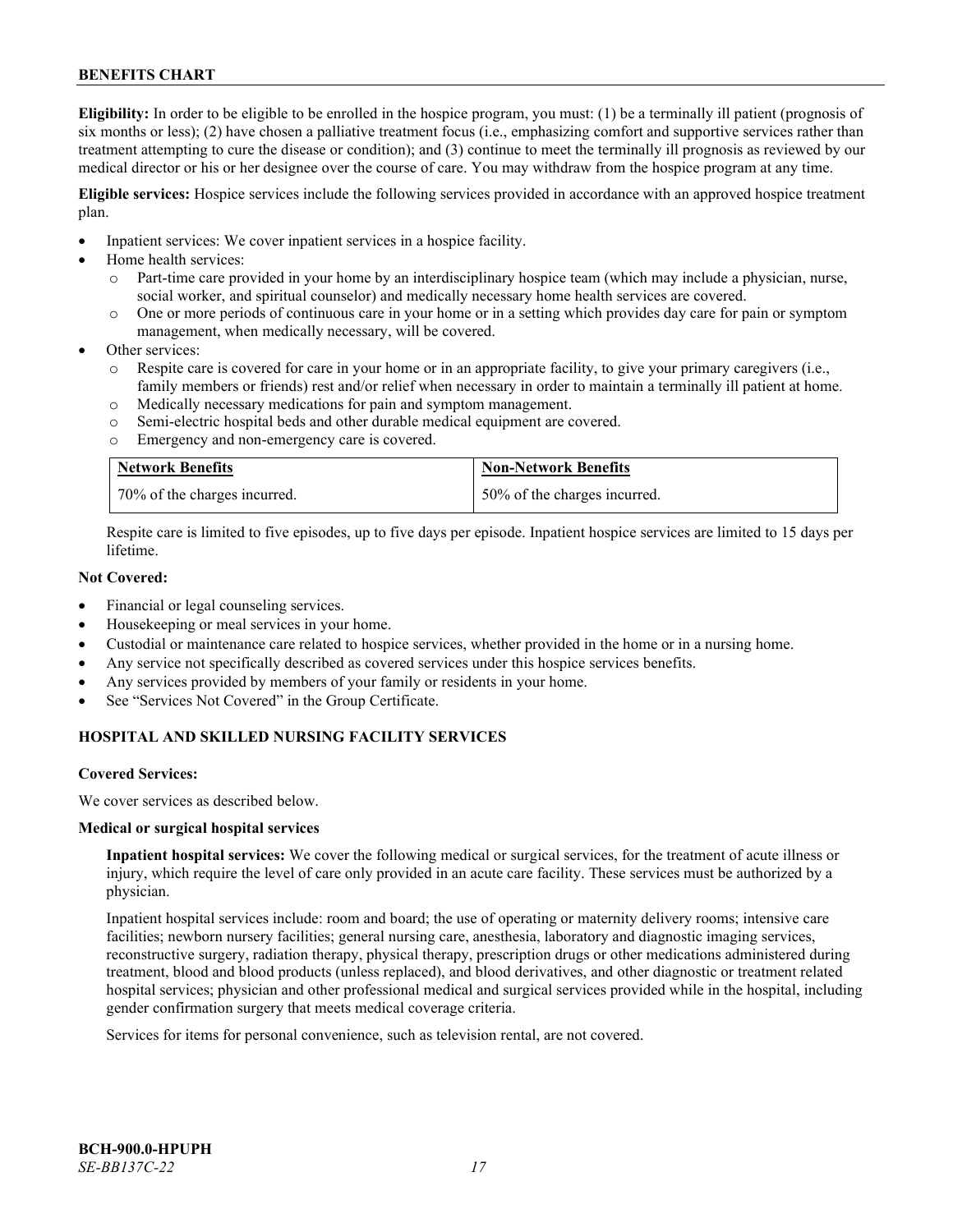Group health plans and health insurance issuers generally may not, under Federal law, restrict benefits for any hospital length of stay in connection with childbirth for the mother of newborn child to less than 48 hours following a vaginal delivery, or less than 96 hours following a caesarean section, excluding day of delivery. However, Federal law generally does not prohibit the mother's or newborn's attending provider, after consulting with the mother, from discharging the mother or her newborn earlier than 48 hours (or 96 hours as applicable). In any case plans and issuers may not, under Federal law, require that a provider obtain authorization from the plan or the insurance issuer for prescribing a length of stay not in excess of 48 hours (or 96 hours). A post-discharge follow-up visit is covered under the "Home Health Services" section under "Routine postnatal well child visit".

| <b>Network Benefits</b>      | <b>Non-Network Benefits</b>      |
|------------------------------|----------------------------------|
| 70% of the charges incurred. | $150\%$ of the charges incurred. |

Each insured's admission or confinement, including that of a newborn child, is separate and distinct from the admission or confinement of any other insured.

**Outpatient hospital, ambulatory care or surgical facility services:** We cover the following medical and surgical services, for diagnosis or treatment of illness or injury on an outpatient basis. These services must be authorized by a physician.

Outpatient services include: use of operating rooms, maternity delivery rooms or other outpatient departments, rooms or facilities; and the following outpatient services: general nursing care, anesthesia, laboratory and diagnostic imaging services, reconstructive surgery, dialysis, radiation therapy, physical therapy, drugs administered during treatment, blood and blood products (unless replaced), and blood derivatives, and other diagnostic or treatment related outpatient services; physician and other professional medical and surgical services provided while an outpatient, including gender confirmation surgery that meets medical coverage criteria.

To see the benefit level for diagnostic imaging services, laboratory services and physical therapy, see the benefits under diagnostic imaging services, laboratory services and physical therapy.

| <b>Network Benefits</b>      | <b>Non-Network Benefits</b>  |
|------------------------------|------------------------------|
| 70% of the charges incurred. | 50% of the charges incurred. |

**Skilled nursing facility care:** We cover room and board, daily skilled nursing and related ancillary services for post-acute treatment and rehabilitative care of illness or injury that meets medical coverage criteria. We also cover the costs of skilled nursing care in a hospital if the level of care needed by the insured has been reclassified from acute care to skilled nursing care and no designated skilled nursing care beds or swing beds are available in the hospital or in another hospital or health care facility within a thirty-mile radius of the hospital.

| <b>Network Benefits</b>      | <b>Non-Network Benefits</b>  |
|------------------------------|------------------------------|
| 70% of the charges incurred. | 50% of the charges incurred. |

### **Not Covered:**

- Services for items for personal convenience, such as television rental, are not covered.
- See "Services Not Covered" in the Group Certificate.

# **INFERTILITY DIAGNOSIS**

#### **Covered Services:**

We cover the diagnosis of infertility. These services include diagnostic procedures and tests provided in connection with an infertility evaluation, office visits and consultations to diagnose infertility.

| <b>Network Benefits</b>      | <b>Non-Network Benefits</b>  |
|------------------------------|------------------------------|
| 70% of the charges incurred. | 50% of the charges incurred. |

Coverage is limited to office visits and consultations to diagnose infertility. Treatment is not covered.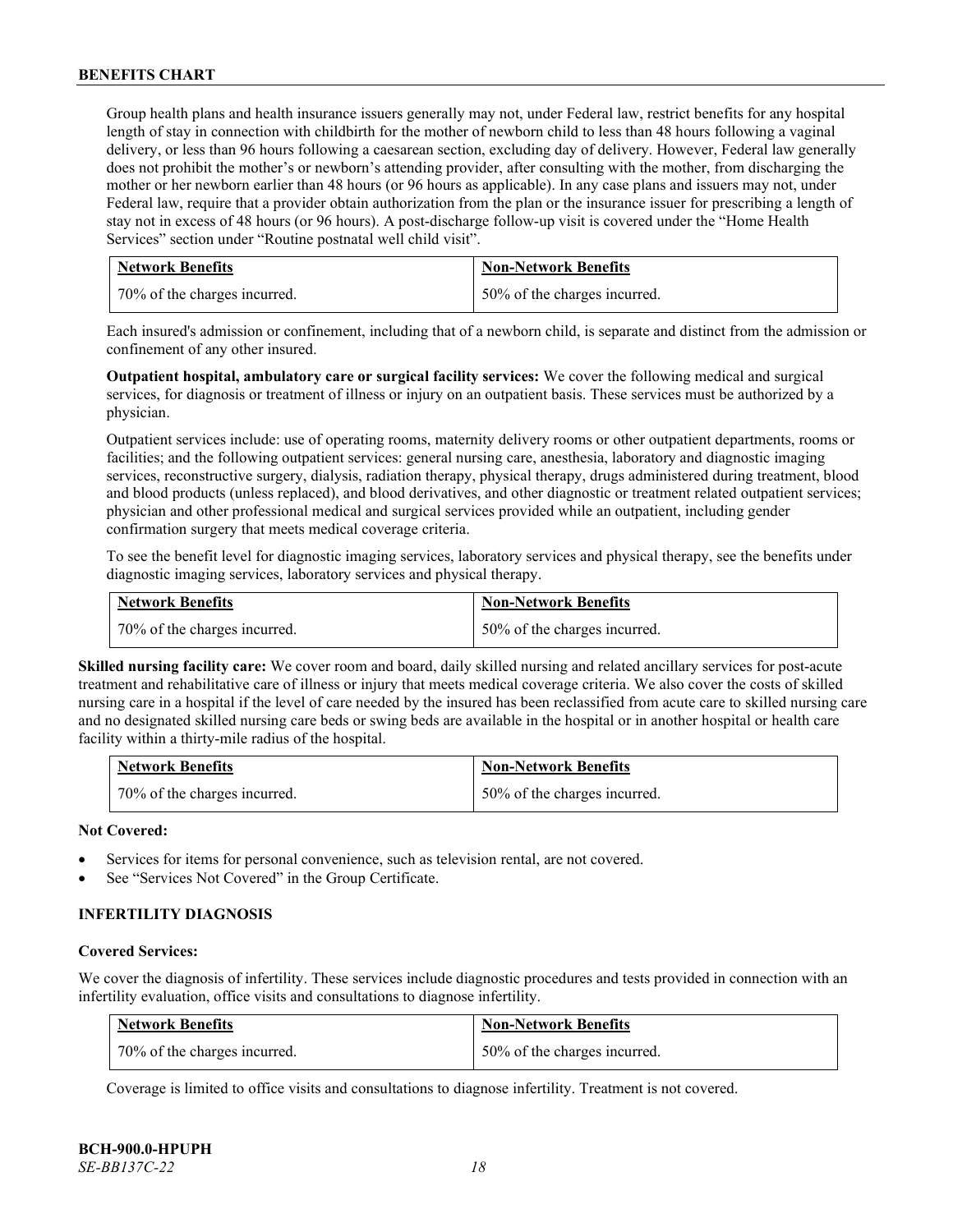## **Not Covered:**

- Infertility/fertility treatment, including but not limited to, office visits, laboratory services, diagnostic imaging services and fertility drugs; reversal of sterilization; and sperm, ova or embryo acquisition, retrieval or storage; however, we cover office visits and consultations to diagnose infertility.
- Services related to the establishment of surrogate pregnancy and fees for a surrogate. However, pregnancy and maternity services are covered for an insured under this Benefits Chart, including a surrogate pregnancy.
- See "Services Not Covered" in the Group Certificate.

# **LABORATORY SERVICES**

### **Covered Services:**

We cover laboratory tests when ordered by a provider and provided in a clinic or outpatient hospital facility (to see the benefit level for inpatient hospital or skilled nursing facility services, see benefits under Inpatient Hospital and Skilled Nursing Facility Services).

#### **Prostate-specific antigen (PSA) testing**

| <b>Network Benefits</b>      | Non-Network Benefits          |
|------------------------------|-------------------------------|
| 70% of the charges incurred. | 150% of the charges incurred. |

#### **All other laboratory services**

#### **Services for illness or Injury**

| <b>Network Benefits</b>        | <b>Non-Network Benefits</b>  |
|--------------------------------|------------------------------|
| 1 70% of the charges incurred. | 50% of the charges incurred. |

#### **Preventive services**

Laboratory services associated with preventive services are covered at the benefit level shown in the "Preventive Services" section of this Benefits Chart.

### **Not Covered:**

See "Services Not Covered" in the Group Certificate.

### **MASTECTOMY RECONSTRUCTION BENEFIT**

#### **Covered Services:**

We cover reconstruction of the breast on which the mastectomy has been performed; surgery and reconstruction of the other breast to produce symmetrical appearance, and prostheses and physical complications of all stages of mastectomy, including lymphedemas.

| <b>Network Benefits</b>                              | <b>Non-Network Benefits</b>                           |
|------------------------------------------------------|-------------------------------------------------------|
| Coverage level is same as corresponding Network      | Coverage level is same as corresponding Non-Network   |
| Benefits, depending on type of service provided such | Benefits, depending on type of service provided, such |
| as Office Visits for Illness or Injury, Inpatient or | as Office Visits for Illness or Injury, Inpatient or  |
| Outpatient Hospital Services.                        | Outpatient Hospital Services.                         |

#### **Not Covered:**

See "Services Not Covered" in the Group Certificate.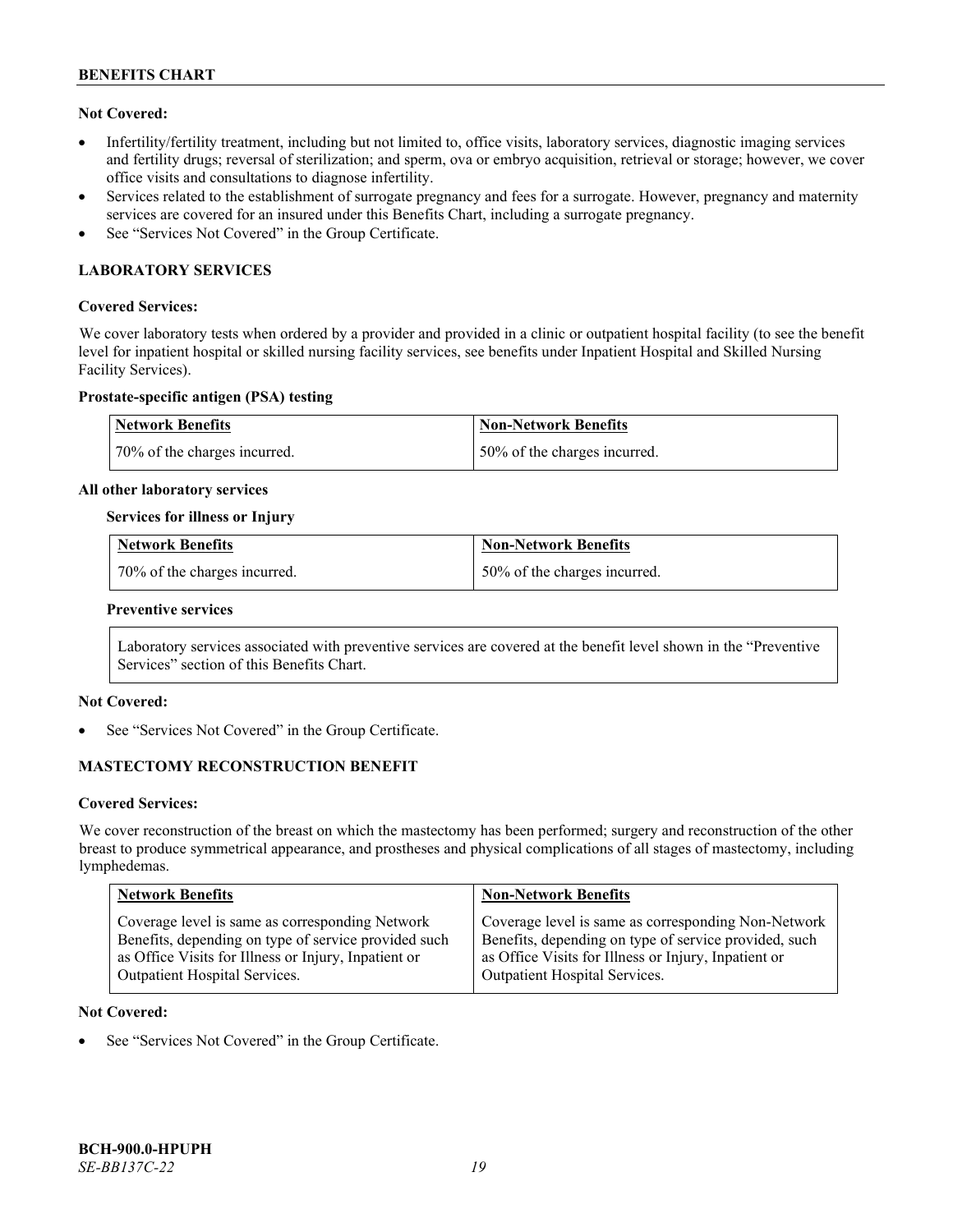### **MEDICATION THERAPY DISEASE MANAGEMENT PROGRAM**

### **Covered Services:**

If you meet our criteria for coverage, you may qualify for our medication therapy disease management program.

The program covers consultations with a designated pharmacist.

Covered services are based on established medical policies, which are subject to periodic review and modification by the medical directors. These medical policies (medical coverage criteria) are available by logging on to your account at [HealthPartnersUnityPointHealth.com](https://www.healthpartnersunitypointhealth.com/) or by calling Member Services.

| <b>Network Benefits</b>                                     | <b>Non-Network Benefits</b> |
|-------------------------------------------------------------|-----------------------------|
| 100% of the charges incurred.<br>Deductible does not apply. | No coverage.                |

### **Not Covered:**

See "Services Not Covered" in the Group Certificate.

### **OFFICE VISITS FOR ILLNESS OR INJURY**

#### **Covered Services:**

We cover the following when medically necessary: professional medical and surgical services and related supplies, including biofeedback, of physicians and other health care providers; obstetric/gynecological (OB/GYN) services, blood and blood products (unless replaced) and blood derivatives.

We cover diagnosis and treatment of illness or injury to the eyes. Where contact or eyeglass lenses are prescribed as medically necessary for the post-operative treatment of cataracts or for the treatment of aphakia, acute or chronic corneal pathology, or keratoconus, we cover the initial evaluation, lenses and fitting. Insureds must pay for lens replacement beyond the initial pair.

We cover allergy testing based on established medical policies.

Services received via video, e-visits or telephone are covered under the "Telehealth/Telemedicine Services" section of this Benefits Chart.

# **Office visits**

| <b>Network Benefits</b>      | <b>Non-Network Benefits</b>  |
|------------------------------|------------------------------|
| 70% of the charges incurred. | 50% of the charges incurred. |

#### **Convenience clinics**

| <b>Network Benefits</b>      | <b>Non-Network Benefits</b>  |
|------------------------------|------------------------------|
| 70% of the charges incurred. | 50% of the charges incurred. |

#### **Injections administered in a physician's office, other than immunizations**

#### **Allergy injections**

| <b>Network Benefits</b>      | <b>Non-Network Benefits</b>  |
|------------------------------|------------------------------|
| 70% of the charges incurred. | 50% of the charges incurred. |

#### **All other injections**

| <b>Network Benefits</b>      | <b>Non-Network Benefits</b>  |
|------------------------------|------------------------------|
| 70% of the charges incurred. | 50% of the charges incurred. |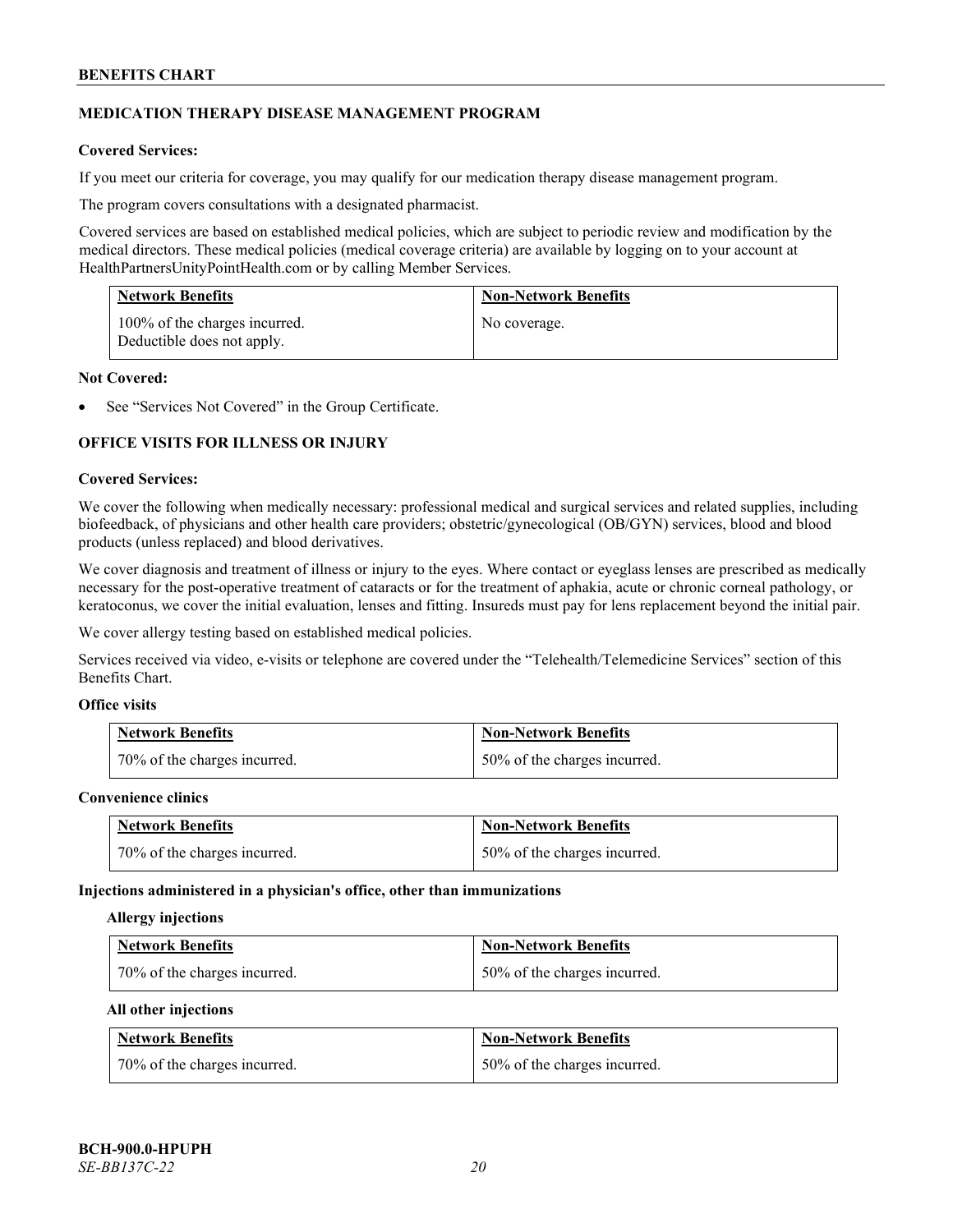## **Not Covered:**

- Court ordered treatment.
- See "Services Not Covered" in the Group Certificate.

# **PEDIATRIC EYEWEAR**

### **Covered Services:**

We cover pediatric eyewear for children.

Routine eye exams are covered under the "Preventive Services" section of this Benefits Chart.

| <b>Network Benefits</b>      | <b>Non-Network Benefits</b> |
|------------------------------|-----------------------------|
| 70% of the charges incurred. | No coverage.                |

### **Limitations:**

- Coverage under this provision will continue until the end of the month in which the child turns age 19.
- Limited to one of the following per calendar year:
	- o one pair of eyeglasses, including one set of prescription lenses, frames from our designated eyewear collection, and anti-scratch coating; or
	- o one pair of non-disposable contact lenses; or
	- a one-year supply of disposable contact lenses.
- Contact lens fittings are limited to two per calendar year.

# **Not Covered:**

- Frames that are not included in our designated eyewear collection. However, one pair of lenses will be covered if an insured chooses frames outside our designated eyewear collection.
- More than one pair of lenses or frames or non-disposable contacts per calendar year, regardless of the reason. This includes replacement of eyeglasses or contact lenses due to loss, breakage, theft, or change in prescription.
- Safety glasses or goggles for sports or vocational reasons.
- Upgrades including, but not limited to, UV protection and no-line multifocal lenses.
- See "Services Not Covered" in the Group Certificate.

# **PHYSICAL THERAPY, OCCUPATIONAL THERAPY AND SPEECH THERAPY**

### **Covered Services:**

We cover the following physical therapy, occupational therapy and speech therapy services:

- Medically necessary rehabilitative care to correct the effects of illness or injury.
- Habilitative care rendered for congenital, developmental or medical conditions which have significantly limited the successful initiation of normal speech and normal motor development.

Massage therapy which is performed in conjunction with other treatment/modalities by a physical or occupational therapist, is part of a prescribed treatment plan and is not billed separately is covered.

We cover services provided in a clinic. We also cover physical therapy provided in an outpatient hospital facility. To see the benefit level for inpatient hospital or skilled nursing facility services, see benefits under the "Inpatient Hospital and Skilled Nursing Facility Services" section in this Benefits Chart.

# **Rehabilitative care**

| <b>Network Benefits</b>      | <b>Non-Network Benefits</b>  |
|------------------------------|------------------------------|
| 70% of the charges incurred. | 50% of the charges incurred. |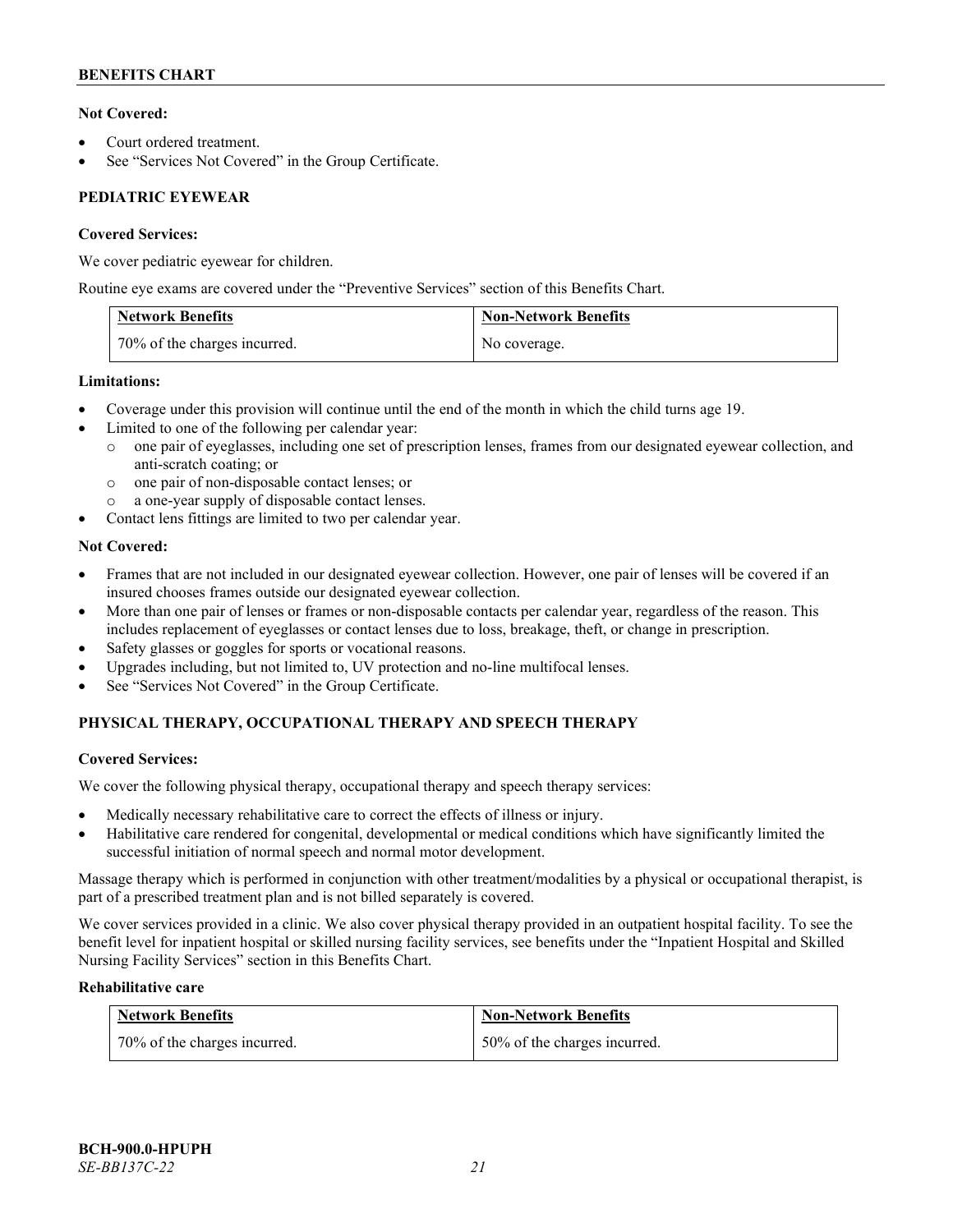### **Habilitative care**

| <b>Network Benefits</b>      | <b>Non-Network Benefits</b>  |
|------------------------------|------------------------------|
| 70% of the charges incurred. | 50% of the charges incurred. |

### **Not Covered:**

- Massage therapy for the purpose of comfort or convenience of the insured.
- See "Services Not Covered" in the Group Certificate.

### **PRE-DIABETES DISEASE MANAGEMENT PROGRAM**

#### **Covered Services:**

If you meet our criteria for coverage, you may qualify for the Pre-diabetes Disease Management program through Omada Health. The program covers group health coaching which focuses on weight loss, exercise, behavior modification and health education at select locations determined by the plan.

| Network Benefits                                            | <b>Non-Network Benefits</b> |
|-------------------------------------------------------------|-----------------------------|
| 100% of the charges incurred.<br>Deductible does not apply. | Not applicable.             |

#### **Not Covered:**

See "Services Not Covered" in the Group Certificate.

# **PRESCRIPTION DRUG SERVICES**

#### **Covered Services:**

We cover prescription drugs and medications, which can be self-administered or are administered in a physician's office. We cover off-label use of formulary drugs to treat cancer if the drug is recognized for the treatment of cancer in an authoritative compendia used by the Medicare program and when an appropriate level of evidence or medical necessity is met.

#### **For Network Benefits, drugs and medications must be obtained at a Network Pharmacy.**

**If a copayment is required, you must pay one copayment for each 31-day supply, or portion thereof, unless otherwise indicated below.**

### **Outpatient drugs (except as specified below)**

### **Drugs on the Preventive Drug List**

| <b>Network Benefits</b>                                                                                                                        | <b>Non-Network Benefits</b>  |
|------------------------------------------------------------------------------------------------------------------------------------------------|------------------------------|
| Generic formulary drugs from the Preventive Drug List<br>are covered at 100% of the charges incurred.                                          | 50% of the charges incurred. |
| Brand name formulary drugs from the Preventive Drug<br>List are covered at 100% of the charges incurred,<br>subject to your copayment of \$60. |                              |
| In no event will your cost for a formulary insulin drug<br>exceed \$25.                                                                        |                              |
| Deductible does not apply.                                                                                                                     |                              |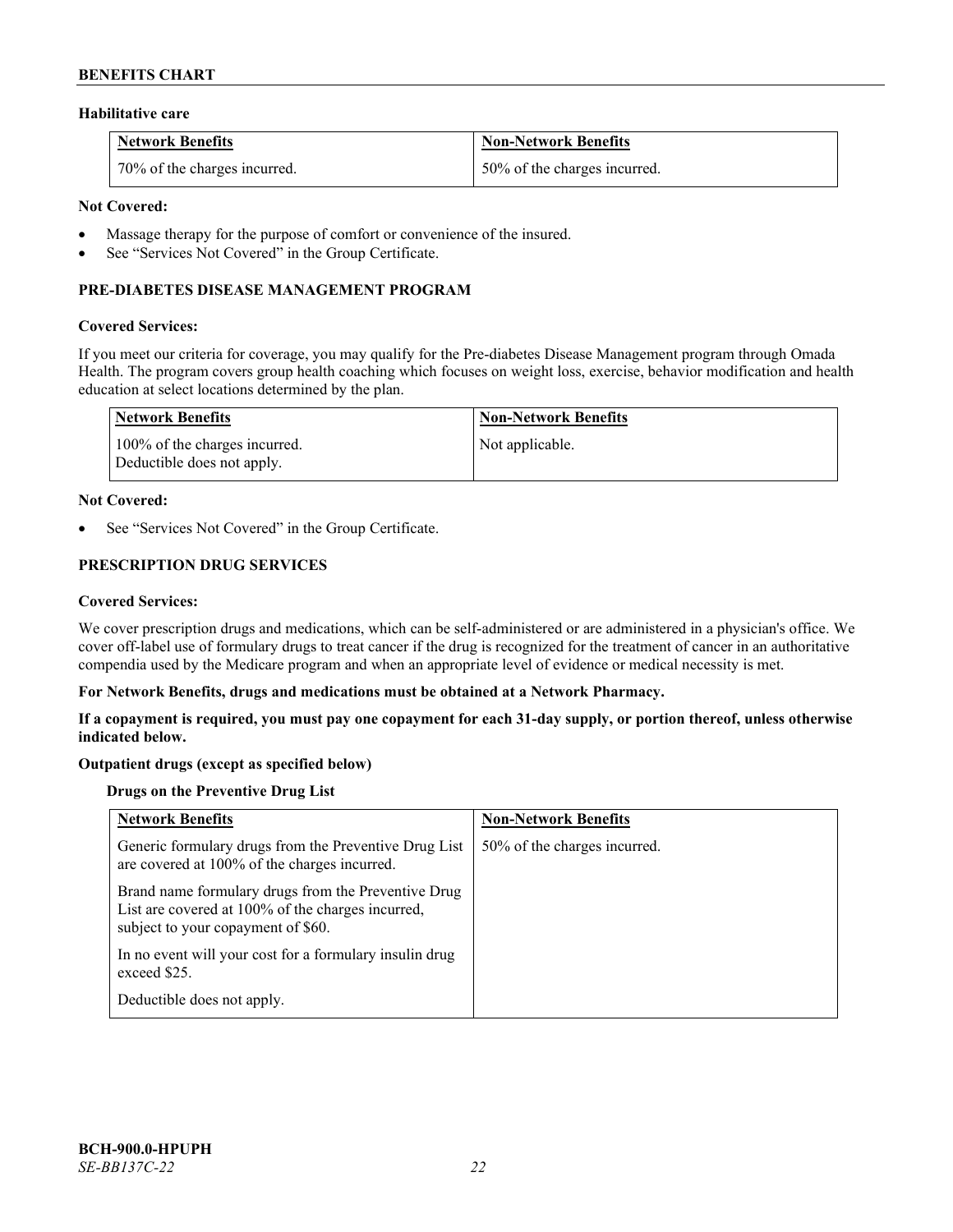## **All other drugs**

| <b>Network Benefits</b>                                                  | <b>Non-Network Benefits</b>  |
|--------------------------------------------------------------------------|------------------------------|
| All other formulary drugs are covered at 70% of the<br>charges incurred. | 50% of the charges incurred. |
| Non-formulary drugs are covered at 50% of the<br>charges incurred.       |                              |
| Deductible applies.                                                      |                              |

# **Mail order drugs**

| <b>Network Benefits</b>                                                                                                                                                                                                                               | <b>Non-Network Benefits</b>                                                                                                |
|-------------------------------------------------------------------------------------------------------------------------------------------------------------------------------------------------------------------------------------------------------|----------------------------------------------------------------------------------------------------------------------------|
| For your convenience, you may also get up to a 93-day<br>supply of outpatient prescription drugs that can be self-<br>administered through the designated mail order service.<br>Specialty drugs are not available through the mail order<br>service. | Mail order drugs are only available through the<br>designated mail order service.<br>See Network mail order drugs benefit. |

# **Specialty drugs that are self-administered**

| <b>Network Benefits</b>                                                                                                                    | <b>Non-Network Benefits</b> |
|--------------------------------------------------------------------------------------------------------------------------------------------|-----------------------------|
| 70% of the charges incurred.                                                                                                               | No coverage.                |
| For Network Benefits, specialty drugs are limited to<br>drugs on the specialty drug list and must be obtained<br>from a designated vendor. |                             |

# **Drugs for treatment of growth deficiency**

| <b>Network Benefits</b>                                                                                                                            | <b>Non-Network Benefits</b>  |
|----------------------------------------------------------------------------------------------------------------------------------------------------|------------------------------|
| 70% of the charges incurred.                                                                                                                       | 50% of the charges incurred. |
| For Network Benefits, growth deficiency drugs are<br>limited to drugs on the specialty drug list and must be<br>obtained from a designated vendor. |                              |

**Tobacco cessation drugs are covered for all FDA-approved tobacco cessation drugs (including over-the-counter drugs) for a minimum of 90 days.** Must be prescribed by a physician or legally authorized health care provider and purchased at a pharmacy.

| <b>Network Benefits</b>                                     | <b>Non-Network Benefits</b>  |
|-------------------------------------------------------------|------------------------------|
| 100% of the charges incurred.<br>Deductible does not apply. | 50% of the charges incurred. |

# **Contraceptive drugs**

| <b>Network Benefits</b>                                                                                                                                         | <b>Non-Network Benefits</b>  |
|-----------------------------------------------------------------------------------------------------------------------------------------------------------------|------------------------------|
| 100% of the charges incurred for formulary drugs.<br>Deductible does not apply.                                                                                 | 50% of the charges incurred. |
| If a physician requests that a non-formulary<br>contraceptive drug be dispensed as written, the drug<br>will be covered at 100%, not subject to the deductible. |                              |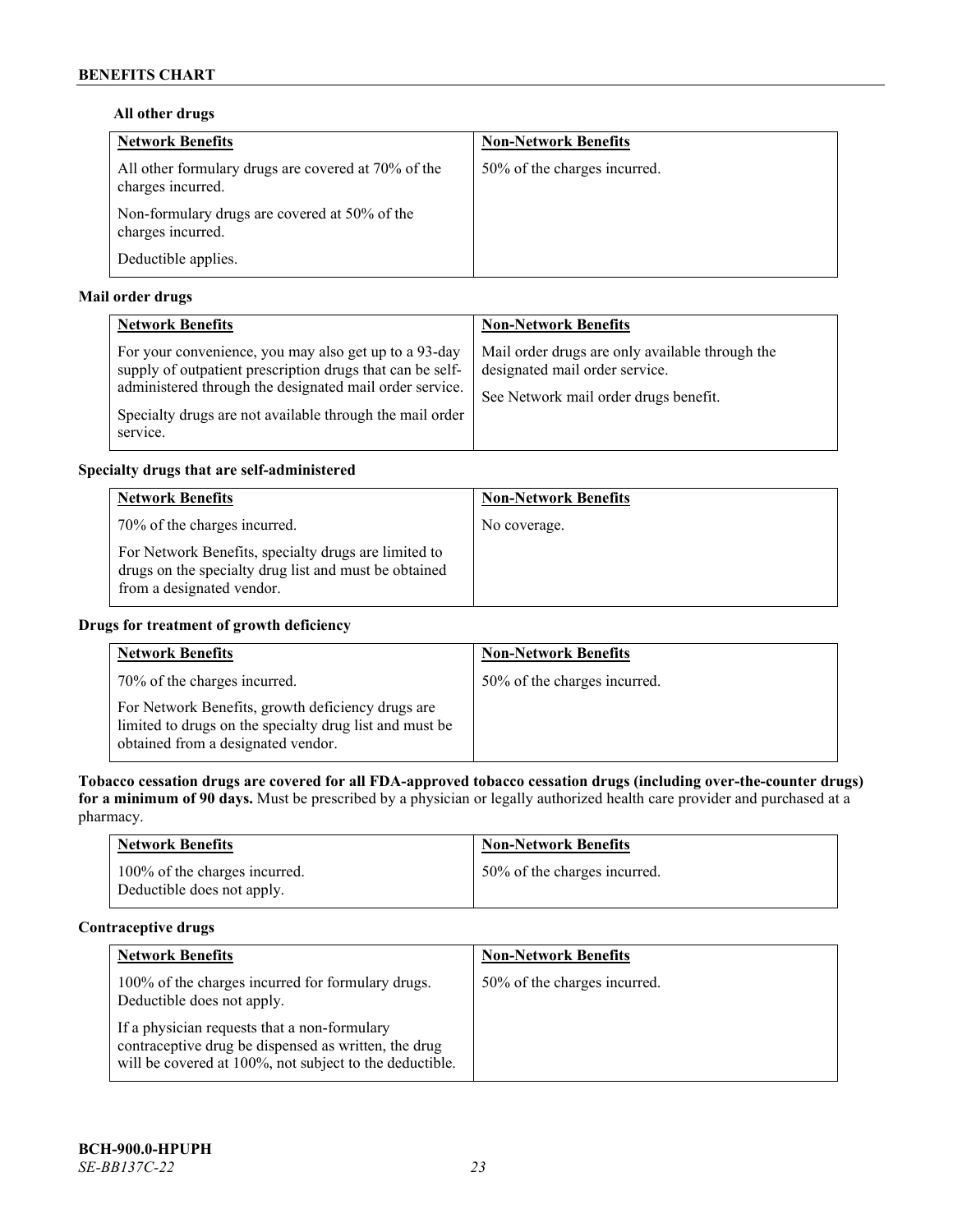**ACA preventive medications.** We cover preventive medications currently recommended by USPSTF with an A or B rating if they are prescribed by your medical provider and they are listed on our Commercial ACA Preventive Drug List. Preventive medications are subject to periodic review and modification. Changes would be effective in accordance with the federal rules and reflected in our current medical coverage criteria for preventive care services.

| <b>Network Benefits</b>                                     | <b>Non-Network Benefits</b>  |
|-------------------------------------------------------------|------------------------------|
| 100% of the charges incurred.<br>Deductible does not apply. | 50% of the charges incurred. |

#### **Limitations:**

- Certain drugs may require prior authorization as indicated on the formulary. We may require prior authorization for the drug and also the site where the drug will be provided. Certain drugs are subject to our utilization review process and quantity limits as indicated on our formulary.
- Certain non-formulary drugs require prior authorization. In addition, certain drugs may be subject to any quantity limits applied as part of our trial program. The trial drug program applies to new prescriptions for certain drugs which have high toxicity, low tolerance, high costs and/or high potential for waste. Trial drugs are indicated on the formulary and/or the specialty drug list. Your first fill of a trial drug may be limited to less than a month supply. If the drug is well tolerated and effective, you will receive the remainder of your first month supply.
- If an insured requests a brand name drug when there is a generic equivalent, the brand name drug will be covered up to the charge that would apply to the generic drug, minus any required copayment. If a physician requests that a brand name drug be dispensed as written, the drug will be paid at the non-formulary benefit.
- We may require insureds to try over-the-counter (OTC) drug alternatives before approving more costly formulary prescription drugs.
- Unless otherwise specified in the "Prescription Drug Services" section, you may receive up to a 31-day supply per prescription.
- A 93-day supply will be covered and dispensed only at pharmacies that participate in our extended day supply program.
- New prescriptions to treat certain chronic conditions are limited to a 31-day supply.
- No more than a 31-day supply of specialty drugs will be covered and dispensed at a time, unless it is a manufacturer supplied drug that cannot be split that supplies the insured with more than a 31-day supply.

### **Not Covered:**

- Replacement of prescription drugs, medications, equipment and supplies due to loss, damage or theft.
- Nonprescription (over the counter) drugs or medications, including, but not limited to, vitamins, supplements, homeopathic remedies, and non-FDA approved drugs, unless listed on the formulary and prescribed by a physician or legally authorized health care provider under applicable state and federal law. We cover off-label use of drugs to treat cancer as specified in the "Prescription Drug Services" section of this Benefits Chart. This exclusion does not include over-the-counter contraceptives for women as allowed under the Affordable Care Act when the insured obtains a prescription for the item. In addition, if the insured obtains a prescription, this exclusion does not include aspirin to prevent cardiovascular disease for men and women of certain ages; folic acid supplements for women who may become pregnant; fluoride chemoprevention supplements for children without fluoride in their water source; and iron supplements for children ages 6-12 months old who are at risk for anemia.
- All drugs used for sexual dysfunction.
- Fertility drugs.
- Medical cannabis.
- Drugs on the Excluded Drug List. The Excluded Drug List includes select drugs within a therapy class that are not eligible for coverage. This includes drugs that may be excluded for certain indications. The Excluded Drug List is available a[t HealthPartnersUnityPointHealth.com.](https://www.healthpartnersunitypointhealth.com/)
- Drugs that are newly approved by the FDA until they are reviewed and approved by HealthPartners UnityPoint Health Pharmacy and Therapeutics Committee.
- Medical devices approved by the FDA will not be covered under the "Prescription Drug Services" section unless they are on our formulary. Covered medical devices are generally submitted and reimbursed under your medical benefits.
- See "Services Not Covered" in the Group Certificate.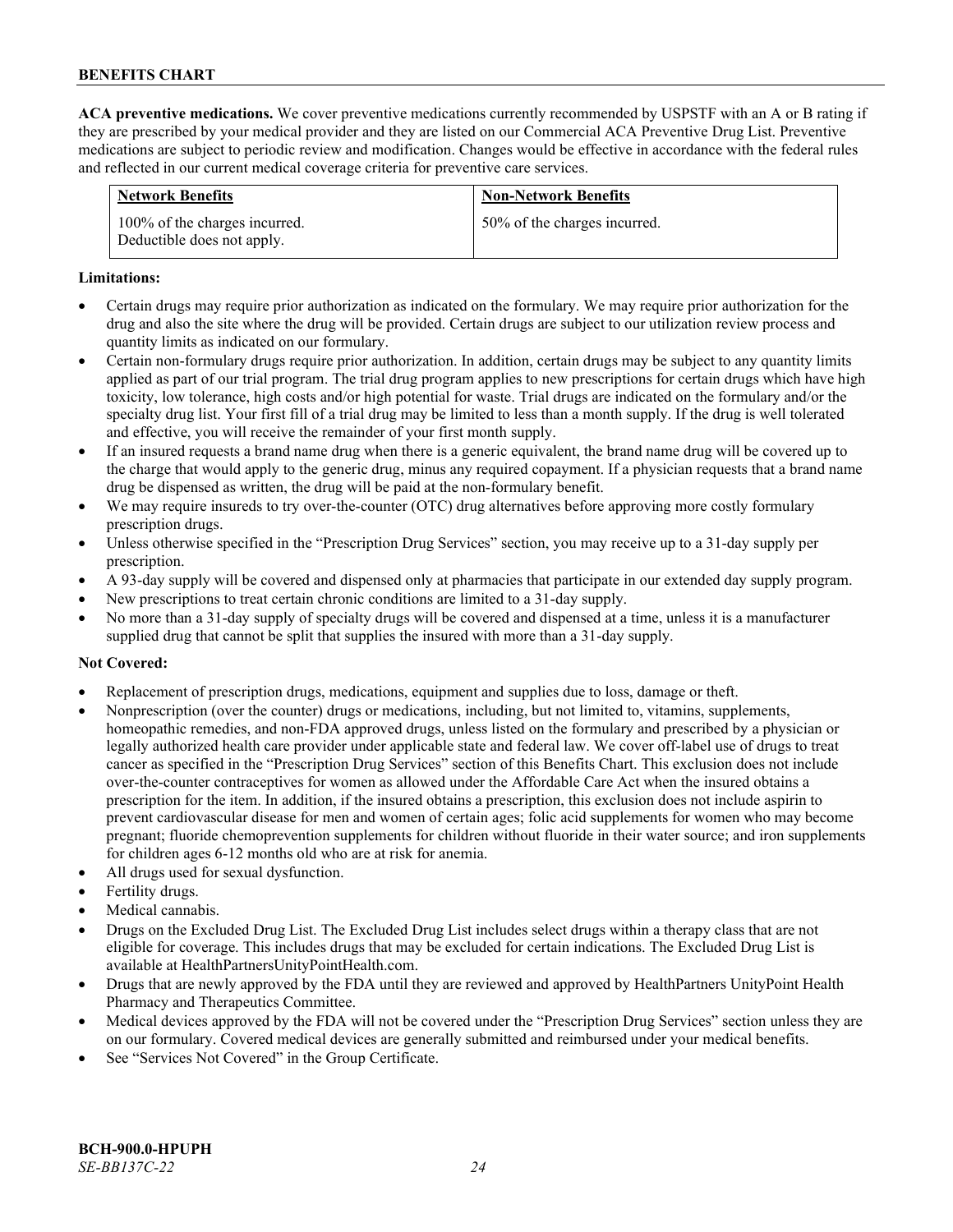# **PREVENTIVE SERVICES**

### **Applicable definitions:**

**Routine preventive services** are routine healthcare services that include screenings, check-ups and counseling to prevent illness, disease or other health problems before symptoms occur.

**Diagnostic services** are services to help a provider understand your symptoms, diagnose illness and decide what treatment may be needed. They may be the same services that are listed as preventive services, but they are being used as diagnostic services. Your provider will determine if these services are preventive or diagnostic. These services are not preventive if received as part of a visit to diagnose, manage or maintain an acute or chronic medical condition, illness or injury. When that occurs, unless otherwise indicated below, standard deductibles, copayments or coinsurance apply.

#### **Covered Services:**

We cover preventive services which meet any of the requirements under the Affordable Care Act (ACA) shown in the bulleted items below. These preventive services are covered at 100% under the network benefits with no deductible, copayments or coinsurance. If a preventive service is not required by the ACA and it is covered at a lower benefit level, it will be specified below. Preventive benefits mandated under the ACA are subject to periodic review and modification. Changes would be effective in accordance with the federal rules. Preventive services mandated by the ACA include:

- Evidence-based items or services that have in effect a rating of A or B in the current recommendations of the United States Preventive Services Task Force with respect to the individual;
- Immunizations for routine use in children, adolescents and adults that have in effect a recommendation from the Advisory Committee on Immunization Practices of the Centers for Disease Control and Prevention with respect to the individual;
- With respect to infants, children and adolescents, evidence-informed preventive care and screenings provided for in comprehensive guidelines supported by the Health Resources and Services Administration; and
- With respect to women, preventive care and screenings provided for in comprehensive guidelines supported by the Health Resources and Services Administration.

Covered services are based on established medical policies, which are subject to periodic review and modification by the medical or dental directors. These medical policies (medical coverage criteria) are available by calling Member Services, or logging on to your account at [HealthPartnersUnityPointHealth.com.](https://www.healthpartnersunitypointhealth.com/)

### **ACA and state mandated preventive services are covered as follows:**

**Routine health exams and periodic health assessments.** A physician or health care provider will counsel you as to how often health assessments are needed based on age, sex and health status. This includes screening and counseling for tobacco use and all FDA approved tobacco cessation medications including over-the-counter drugs (as shown in the "Prescription Drug Services" section).

| <b>Network Benefits</b>                                     | <b>Non-Network Benefits</b>  |
|-------------------------------------------------------------|------------------------------|
| 100% of the charges incurred.<br>Deductible does not apply. | 50% of the charges incurred. |

**Child health supervision services.** This includes pediatric preventive services such as newborn screenings, appropriate immunizations (including HPV immunizations), developmental assessments and laboratory services appropriate to the age of the child from birth to 72 months and appropriate immunizations to age 18.

| <b>Network Benefits</b>                                     | <b>Non-Network Benefits</b>  |
|-------------------------------------------------------------|------------------------------|
| 100% of the charges incurred.<br>Deductible does not apply. | 50% of the charges incurred. |

#### **Routine prenatal care and exams**

| <b>Network Benefits</b>                                     | <b>Non-Network Benefits</b>  |
|-------------------------------------------------------------|------------------------------|
| 100% of the charges incurred.<br>Deductible does not apply. | 50% of the charges incurred. |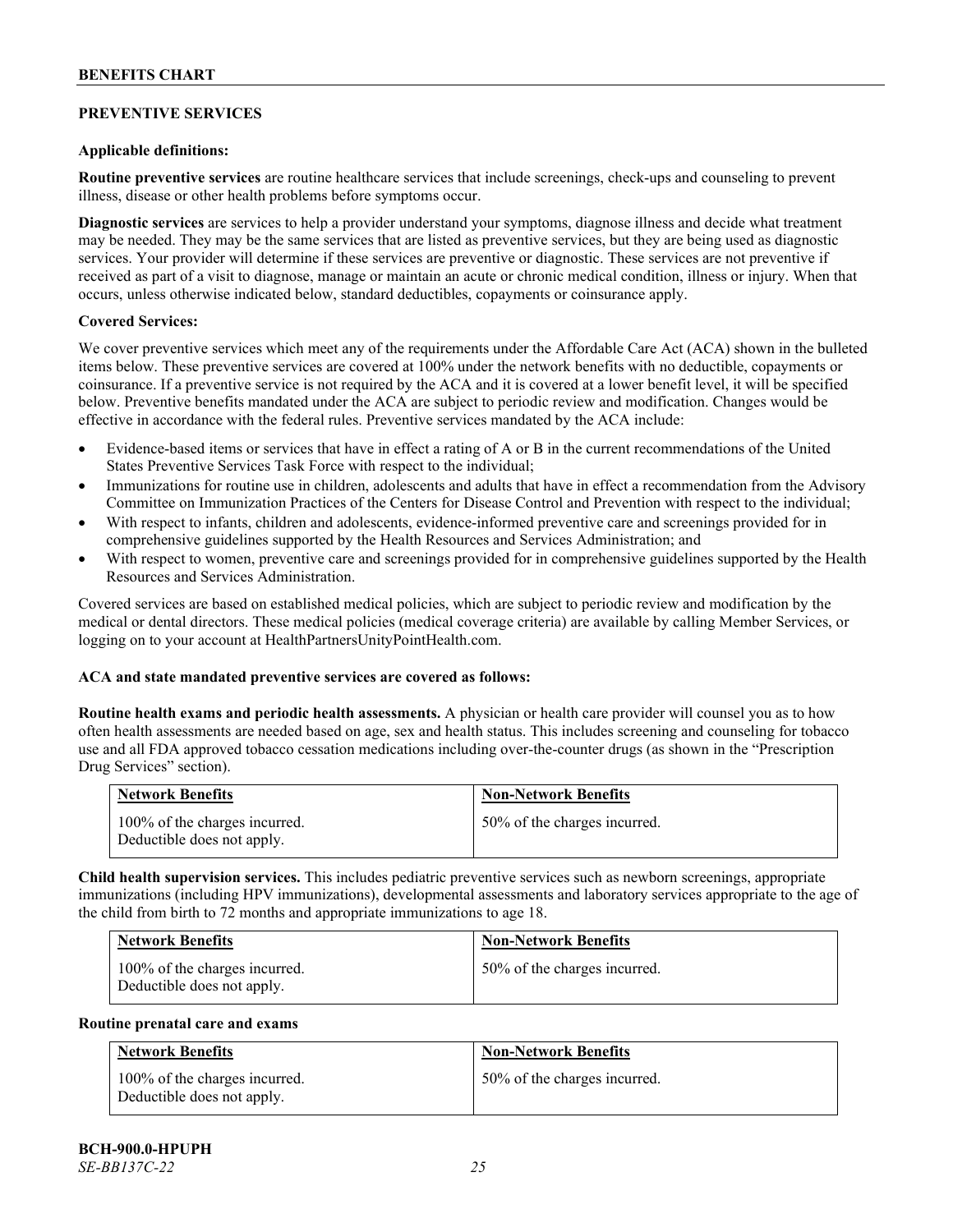**Routine postnatal care.** This includes health exams, assessments, education and counseling relating to the period immediately after childbirth.

| <b>Network Benefits</b>                                     | <b>Non-Network Benefits</b>  |
|-------------------------------------------------------------|------------------------------|
| 100% of the charges incurred.<br>Deductible does not apply. | 50% of the charges incurred. |

**Routine screening procedures for cancer.** This includes colorectal screening or other cancer screenings recommended by the USPSTF with an A or B rating. Women's preventive health services below describe additional routine screening procedures for cancer.

| <b>Network Benefits</b>                                     | <b>Non-Network Benefits</b>  |
|-------------------------------------------------------------|------------------------------|
| 100% of the charges incurred.<br>Deductible does not apply. | 50% of the charges incurred. |

**Professional voluntary family planning services.** This includes services to prevent or delay a pregnancy, including counseling and education. Services must be provided by a licensed provider.

| <b>Network Benefits</b>                                     | <b>Non-Network Benefits</b>  |
|-------------------------------------------------------------|------------------------------|
| 100% of the charges incurred.<br>Deductible does not apply. | 50% of the charges incurred. |

#### **Adult immunizations**

| <b>Network Benefits</b>                                     | <b>Non-Network Benefits</b>  |
|-------------------------------------------------------------|------------------------------|
| 100% of the charges incurred.<br>Deductible does not apply. | 50% of the charges incurred. |

**Women's preventive health services.** This includes mammograms, screenings for cervical cancer (pap smears), breast pumps, human papillomavirus (HPV) testing, counseling for sexually transmitted infections, counseling and screening for human immunodeficiency virus (HIV), and all FDA approved contraceptive methods as prescribed by a doctor, sterilization procedures, education and counseling (see the "Prescription Drug Services" section for coverage of oral contraceptive drugs). For women whose family history is associated with an increased risk for BRCA1 or BRCA2 gene mutations, we cover genetic counseling and BRCA screening without cost sharing, if appropriate and as determined by a physician.

| <b>Network Benefits</b>                                     | <b>Non-Network Benefits</b>  |
|-------------------------------------------------------------|------------------------------|
| 100% of the charges incurred.<br>Deductible does not apply. | 50% of the charges incurred. |

**Obesity screening and management.** We cover obesity screening and counseling for all ages during a routine preventive care exam. If you are age 18 or older and have a body mass index of 30 or more, we also cover intensive obesity management to help you lose weight. Your primary care doctor can coordinate these services.

| <b>Network Benefits</b>                                     | <b>Non-Network Benefits</b>  |
|-------------------------------------------------------------|------------------------------|
| 100% of the charges incurred.<br>Deductible does not apply. | 50% of the charges incurred. |

### **In addition to any ACA or state mandated preventive services referenced above, we cover the following eligible services:**

### **Routine eye and hearing exams**

| <b>Network Benefits</b>                                     | <b>Non-Network Benefits</b>  |
|-------------------------------------------------------------|------------------------------|
| 100% of the charges incurred.<br>Deductible does not apply. | 50% of the charges incurred. |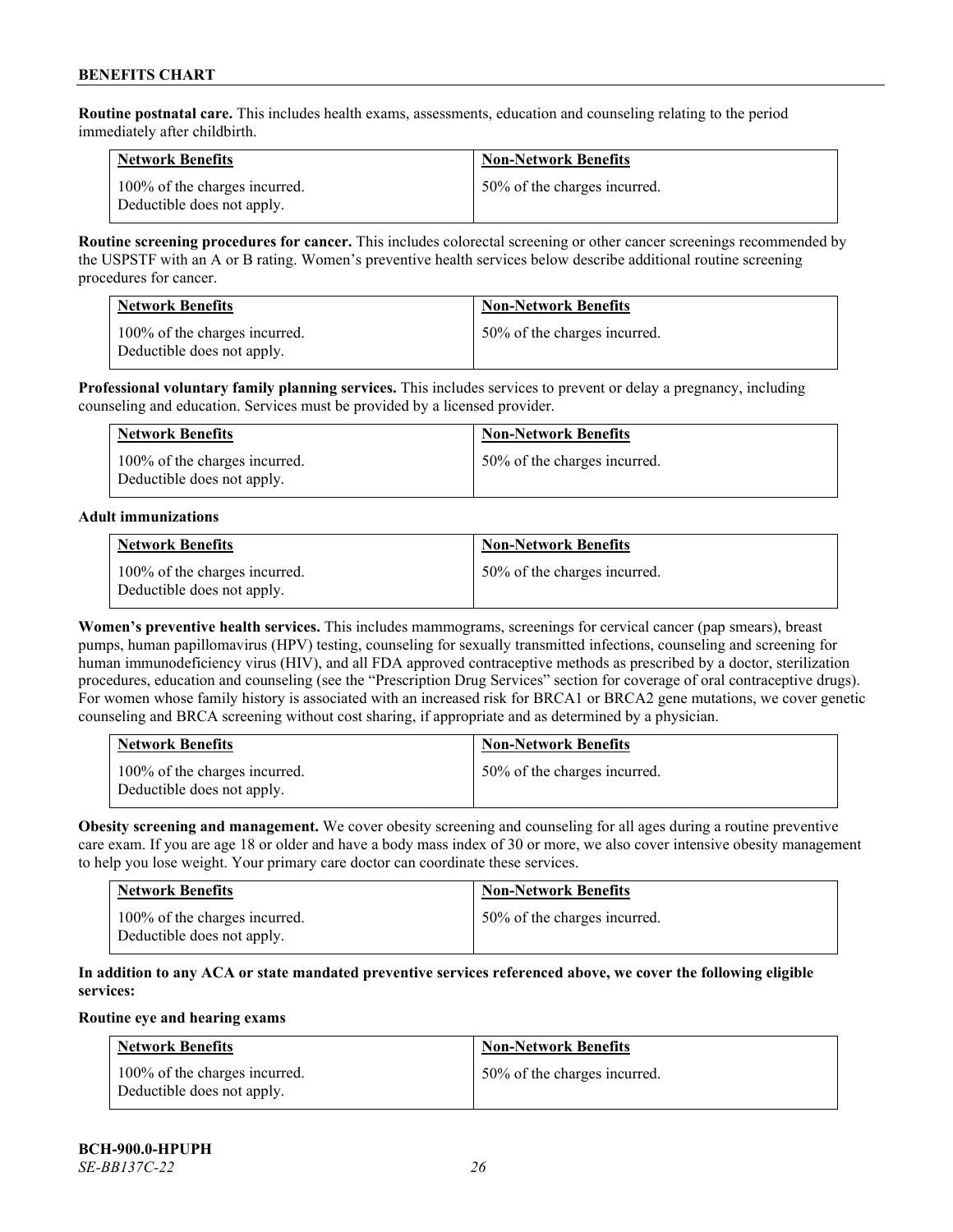**Ovarian cancer surveillance tests for women who are at risk. "At risk for ovarian cancer" means (1) having a family** history that includes any of the following: one or more first-degree or second-degree relatives with ovarian cancer, clusters of female relatives with breast cancer or nonpolyposis colorectal cancer; or (2) testing positive for BRCA1 or BRCA2 mutations. "Surveillance tests for ovarian cancer" means annual screening using: CA-125 serum tumor marker testing, transvaginal ultrasound, pelvic examination or other proven ovarian cancer screening tests currently being evaluated by the federal Food and Drug Administration or by the National Cancer Institute.

| <b>Network Benefits</b>                               | <b>Non-Network Benefits</b>                           |
|-------------------------------------------------------|-------------------------------------------------------|
| Coverage level is same as corresponding Network       | Coverage level is same as corresponding Non-Network   |
| Benefits, depending on type of service provided, such | Benefits, depending on type of service provided, such |
| as Diagnostic Imaging Services, Laboratory Services   | as Diagnostic Imaging Services, Laboratory Services   |
| Office Visits for Illness or Injury or Preventive     | Office Visits for Illness or Injury or Preventive     |
| Services.                                             | Services.                                             |

#### **Peak flow meters for insureds diagnosed with asthma. Must be prescribed by a licensed provider.**

| <b>Network Benefits</b>                                     | <b>Non-Network Benefits</b>  |
|-------------------------------------------------------------|------------------------------|
| 100% of the charges incurred.<br>Deductible does not apply. | 50% of the charges incurred. |

**Glucose meters prescribed by a licensed provider** (other than continuous glucose monitoring systems which are covered under the "Diabetic Equipment and Supplies" section in this Benefits Chart)

| <b>Network Benefits</b>                                                                        | <b>Non-Network Benefits</b>  |
|------------------------------------------------------------------------------------------------|------------------------------|
| 100% of the charges incurred.<br>Deductible does not apply.                                    | 50% of the charges incurred. |
| Glucose meters are limited to meters on the formulary<br>and must be obtained from a pharmacy. |                              |

### **Retinopathy screening for insureds diagnosed with diabetes**

| <b>Network Benefits</b>                                     | <b>Non-Network Benefits</b>  |
|-------------------------------------------------------------|------------------------------|
| 100% of the charges incurred.<br>Deductible does not apply. | 50% of the charges incurred. |

#### **Hemoglobin A1C testing for insureds diagnosed with diabetes**

| <b>Network Benefits</b>                                     | <b>Non-Network Benefits</b>  |
|-------------------------------------------------------------|------------------------------|
| 100% of the charges incurred.<br>Deductible does not apply. | 50% of the charges incurred. |

### **International normalized ratio (INR) testing for insureds diagnosed with liver disease and/or bleeding disorders**

| <b>Network Benefits</b>                                     | <b>Non-Network Benefits</b>  |
|-------------------------------------------------------------|------------------------------|
| 100% of the charges incurred.<br>Deductible does not apply. | 50% of the charges incurred. |

#### **Low-density lipoprotein (LDL) testing for insureds diagnosed with heart disease**

| <b>Network Benefits</b>                                     | <b>Non-Network Benefits</b>  |
|-------------------------------------------------------------|------------------------------|
| 100% of the charges incurred.<br>Deductible does not apply. | 50% of the charges incurred. |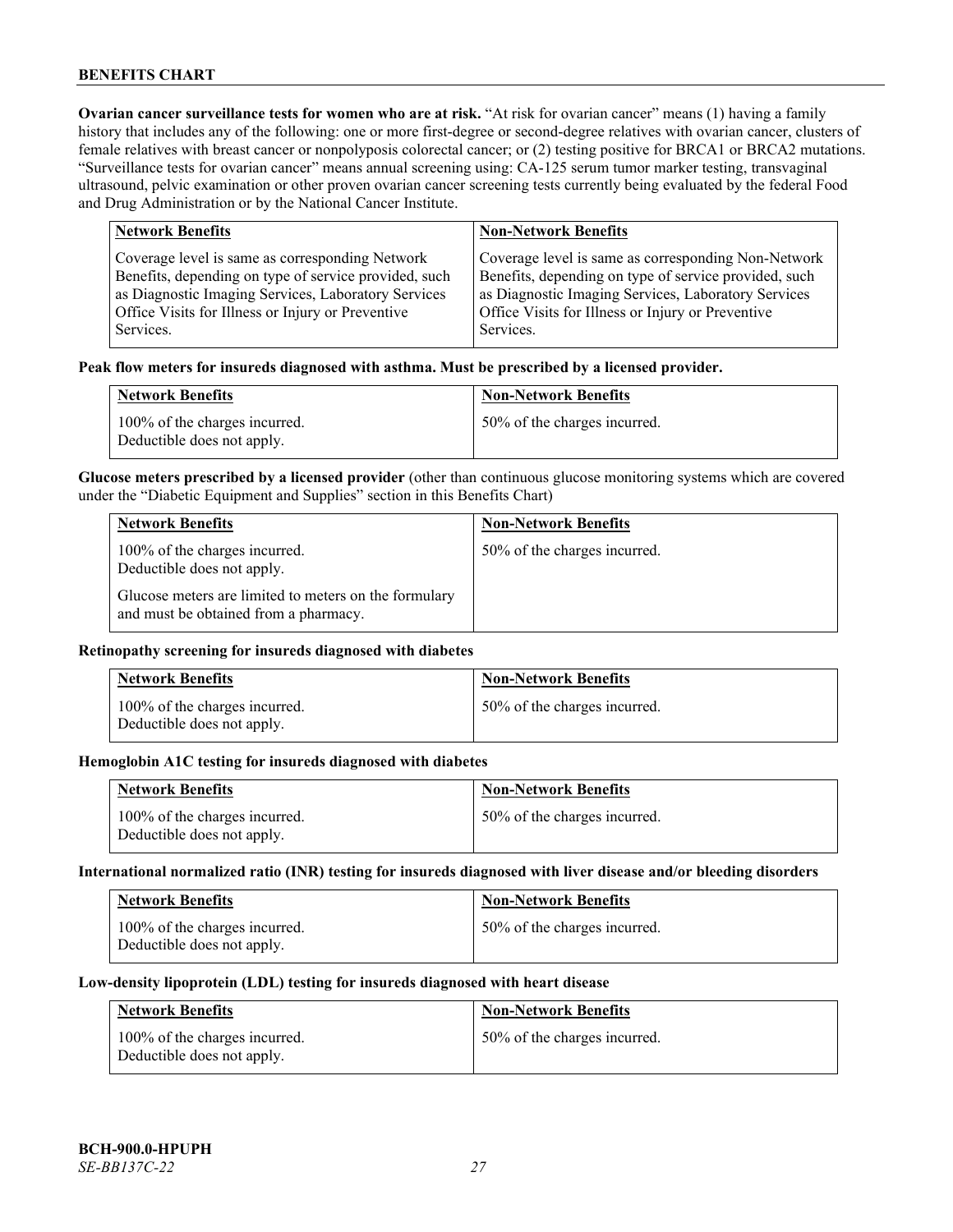### **Limitations:**

• Services are not preventive if received as part of a visit to diagnose, manage or maintain an acute or chronic medical condition, illness or injury. When that occurs, unless otherwise indicated above, standard deductibles, copayments or coinsurance apply.

#### **Not Covered:**

See "Services Not Covered" in the Group Certificate.

# **TELEHEALTH/TELEMEDICINE SERVICES**

#### **Definitions:**

**Telehealth, telemedicine, or virtual care.** This is a means of communication between a health care professional and a patient. This includes the use of secure electronic information, imaging, and communication technologies, including:

- interactive audio or audio-video
- interactive audio with store-and-forward technology
- chat-based and email-based systems
- physician-to-physician consultation
- patient education
- data transmission
- data interpretation
- digital diagnostics (algorithm-enabled diagnostic support)
- digital therapeutics (the use of personal health devices and sensors, either alone or in combination with conventional drug therapies, for disease prevention and management)

#### Services can be delivered:

Synchronously: the patient and health care professional are engaging with one another at the same time; or Asynchronously: the patient and health care professional engage with each other at different points in time.

**Telephone visits.** Live, synchronous, interactive encounters over the telephone between a patient and a healthcare provider.

**E-visit or chat-based visits.** Asynchronous online or mobile app encounters to discuss a patient's personal health information, vital signs, and other physiologic data or diagnostic images. The healthcare provider reviews and delivers a consultation, diagnosis, prescription or treatment plan after reviewing the patient's visit information.

**UnityPoint Health Virtual Care:** This is a virtual consult that you may use to receive a diagnosis and treatment for a variety of medical issues through secure video on your computer or phone. You may access the Virtual Care website at [unitypointvirtualcare.org.](https://unitypointvirtualcare.org/landing.htm)

**Virtuwell®.** This is an online service for you to receive a diagnosis and treatment for certain conditions, such as a cold, flu, ear pain and sinus infections. You may access the Virtuwell website at [Virtuwell.com.](https://www.virtuwell.com/)

**Video visits.** Live, synchronous, interactive encounters using secure web-based video between a patient and a healthcare provider.

#### **Covered Services:**

The Plan covers the following methods of receiving care for services that would be eligible under the Plan if the service were provided in person.

#### **Scheduled telephone visits**

| Network Benefits             | <b>Non-Network Benefits</b>  |
|------------------------------|------------------------------|
| 70% of the charges incurred. | 50% of the charges incurred. |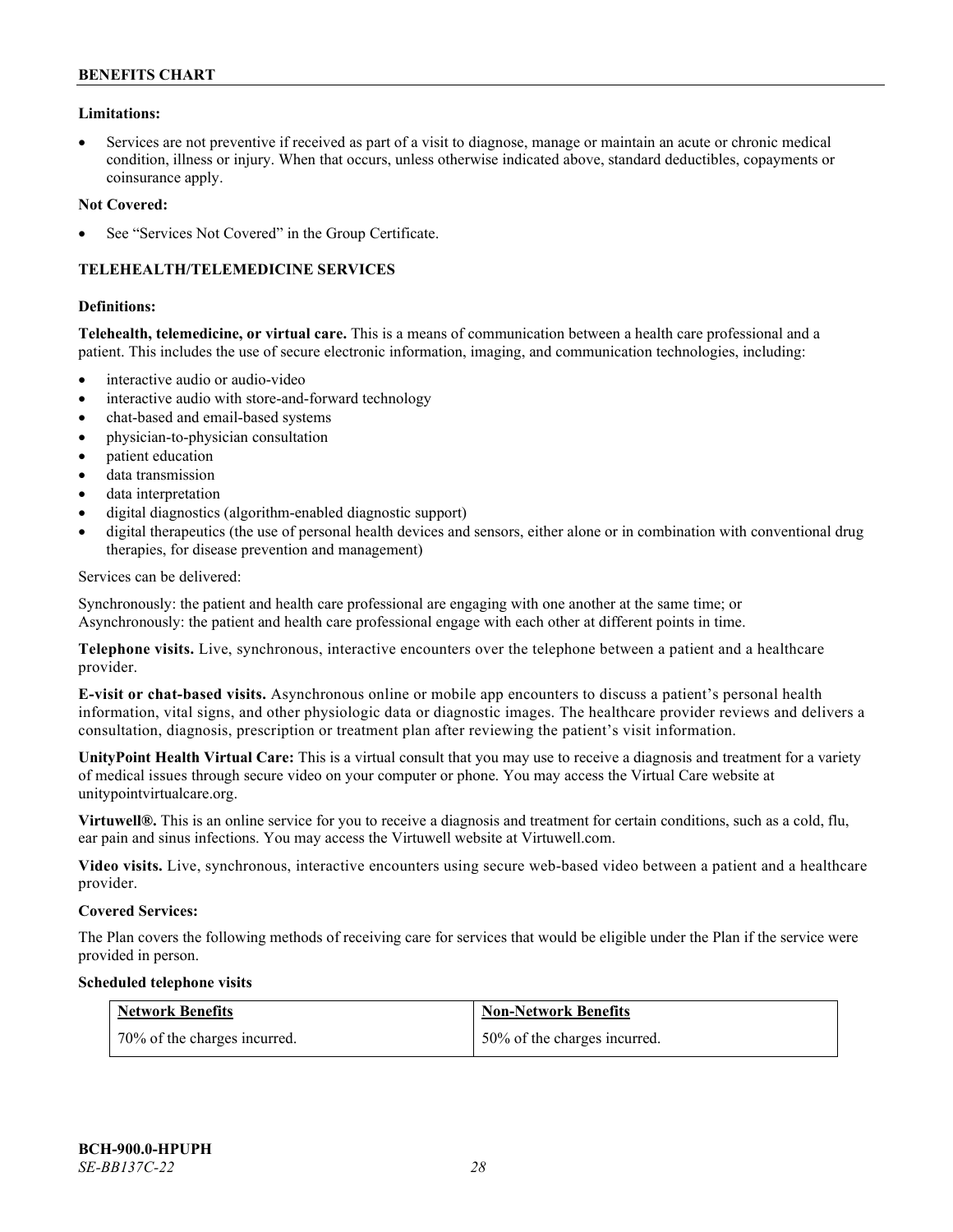### **E-visits**

#### **UnityPoint Health Virtual Care – available at [unitypointvirtualcare.org](http://www.unitypointvirtualcare.org/)**

| <b>Network Benefits</b>       | <b>Non-Network Benefits</b> |
|-------------------------------|-----------------------------|
| 100% of the charges incurred. | Not applicable.             |

#### **Access to online care through Virtuwell at [Virtuwell.com](http://www.virtuwell.com/)**

| <b>Network Benefits</b>       | Non-Network Benefits |
|-------------------------------|----------------------|
| 100% of the charges incurred. | Not applicable.      |

### **All other e-visits**

| <b>Network Benefits</b>      | <b>Non-Network Benefits</b>  |
|------------------------------|------------------------------|
| 70% of the charges incurred. | 50% of the charges incurred. |

#### **Video visits**

| <b>Network Benefits</b>                                 | <b>Non-Network Benefits</b>                           |
|---------------------------------------------------------|-------------------------------------------------------|
| Coverage level is same as corresponding network         | Coverage level is same as corresponding Non-Network   |
| benefit, depending on type of service provided, such as | Benefits, depending on type of service provided, such |
| Office Visits for Illness or Injury, Inpatient or       | as Office Visits for Illness or Injury, Inpatient or  |
| Outpatient Hospital Services.                           | Outpatient Hospital Services.                         |

### **Not Covered:**

See "Services Not Covered" in the Group Certificate.

### **TRANSPLANT SERVICES**

### **Applicable definitions:**

**Autologous.** This is when the source of cells is from the individual's own marrow or stem cells.

**Allogeneic.** This is when the source of cells is from a related or unrelated donor's marrow or stem cells.

**Autologous bone marrow transplant.** This is when the bone marrow is harvested from the individual and stored. The patient undergoes treatment which includes tumor ablation with high-dose chemotherapy and/or radiation. The bone marrow is reinfused (transplanted).

**Allogeneic bone marrow transplant.** This is when the bone marrow is harvested from the related or unrelated donor and stored. The patient undergoes treatment which includes tumor ablation with high-dose chemotherapy and/or radiation. The bone marrow is reinfused (transplanted).

**Autologous/allogeneic stem cell support.** This is a treatment process that includes stem cell harvest from either bone marrow or peripheral blood, tumor ablation with high-dose chemotherapy and/or radiation, stem cell reinfusion, and related care. Autologous/allogeneic bone marrow transplantation and high dose chemotherapy with peripheral stem cell rescue/support are considered to be autologous/allogeneic stem cell support.

**Designated transplant center.** This is any health care provider, group or association of health care providers designated by us to provide services, supplies or drugs for specified transplants for our insureds.

**Transplant services.** This is transplantation (including retransplants) of the human organs or tissue listed below, including all related post-surgical treatment, follow-up care and drugs and multiple transplants for a related cause. Transplant services do not include other organ or tissue transplants or surgical implantation of mechanical devices functioning as a human organ, except surgical implantation of an FDA approved ventricular assist device (VAD) or total artificial heart, functioning as a temporary bridge to heart transplantation.

Prior authorization is required prior to consultation to support coordination of care and benefits.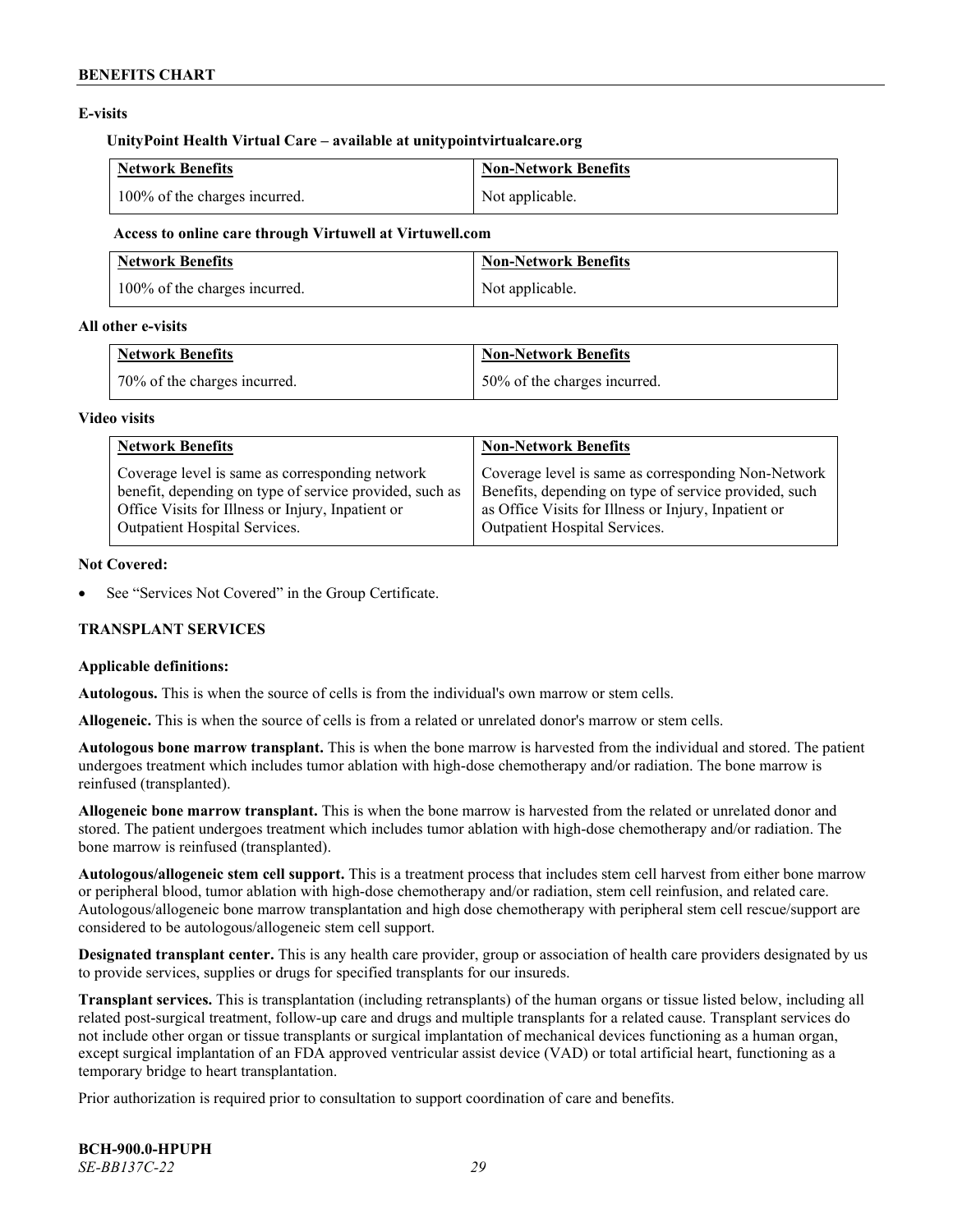# **Covered Services:**

We cover eligible transplant services (as defined above) while you are covered under this Benefits Chart. Transplants that will be considered for coverage are limited to the following:

- Kidney transplants for end-stage disease.
- Cornea transplants for end-stage disease.
- Heart transplants for end-stage disease.
- Lung transplants or heart/lung transplants for: (1) primary pulmonary hypertension; (2) Eisenmenger's syndrome; (3) endstage pulmonary fibrosis; (4) alpha 1 antitrypsin disease; (5) cystic fibrosis; and (6) emphysema.
- Liver transplants for: (1) biliary atresia in children; (2) primary biliary cirrhosis; (3) post-acute viral infection (including hepatitis A, hepatitis B antigen e negative and hepatitis C) causing acute atrophy or post-necrotic cirrhosis; (4) primary sclerosing cholangitis; (5) alcoholic cirrhosis; and (6) hepatocellular carcinoma.
- Allogeneic bone marrow transplants or peripheral stem cell support associated with high dose chemotherapy for: (1) acute myelogenous leukemia; (2) acute lymphocytic leukemia; (3) chronic myelogenous leukemia; (4) severe combined immunodeficiency disease; (5) Wiskott-Aldrich syndrome; (6) aplastic anemia; (7) sickle cell anemia; (8) non-relapsed or relapsed non-Hodgkin's lymphoma; (9) multiple myeloma; and (10) testicular cancer.
- Autologous bone marrow transplants or peripheral stem cell support associated with high-dose chemotherapy for: (1) acute leukemias; (2) non-Hodgkin's lymphoma; (3) Hodgkin's disease; (4) Burkitt's lymphoma; (5) neuroblastoma; (6) multiple myeloma; (7) chronic myelogenous leukemia; and (8) non-relapsed non-Hodgkin's lymphoma.
- Pancreas transplants for simultaneous pancreas-kidney transplants for diabetes, pancreas after kidney, living related segmental simultaneous pancreas kidney transplantation and pancreas transplant alone.

To receive Network Benefits, charges for transplant services must be incurred at a designated transplant center.

The transplant-related treatment provided, including expenses incurred for directly related donor services, shall be subject to and in accordance with the provisions, limitations, maximums and other terms of this Benefits Chart.

Medical and hospital expenses of the donor are covered only when the recipient is an insured and the transplant and directly related donor expenses have been prior authorized for coverage. Treatment of medical complications that may occur to the donor are not covered. Donors are not considered insureds, and are therefore not eligible for the rights afforded to insureds under the Group Certificate.

The list of eligible transplant services and coverage determinations are based on established medical policies, which are subject to periodic review and modifications by the medical director

| <b>Network Benefits</b>                          | <b>Non-Network Benefits</b>                          |  |
|--------------------------------------------------|------------------------------------------------------|--|
| See Network Inpatient Hospital Services benefit. | See Non-Network Inpatient Hospital Services benefit. |  |